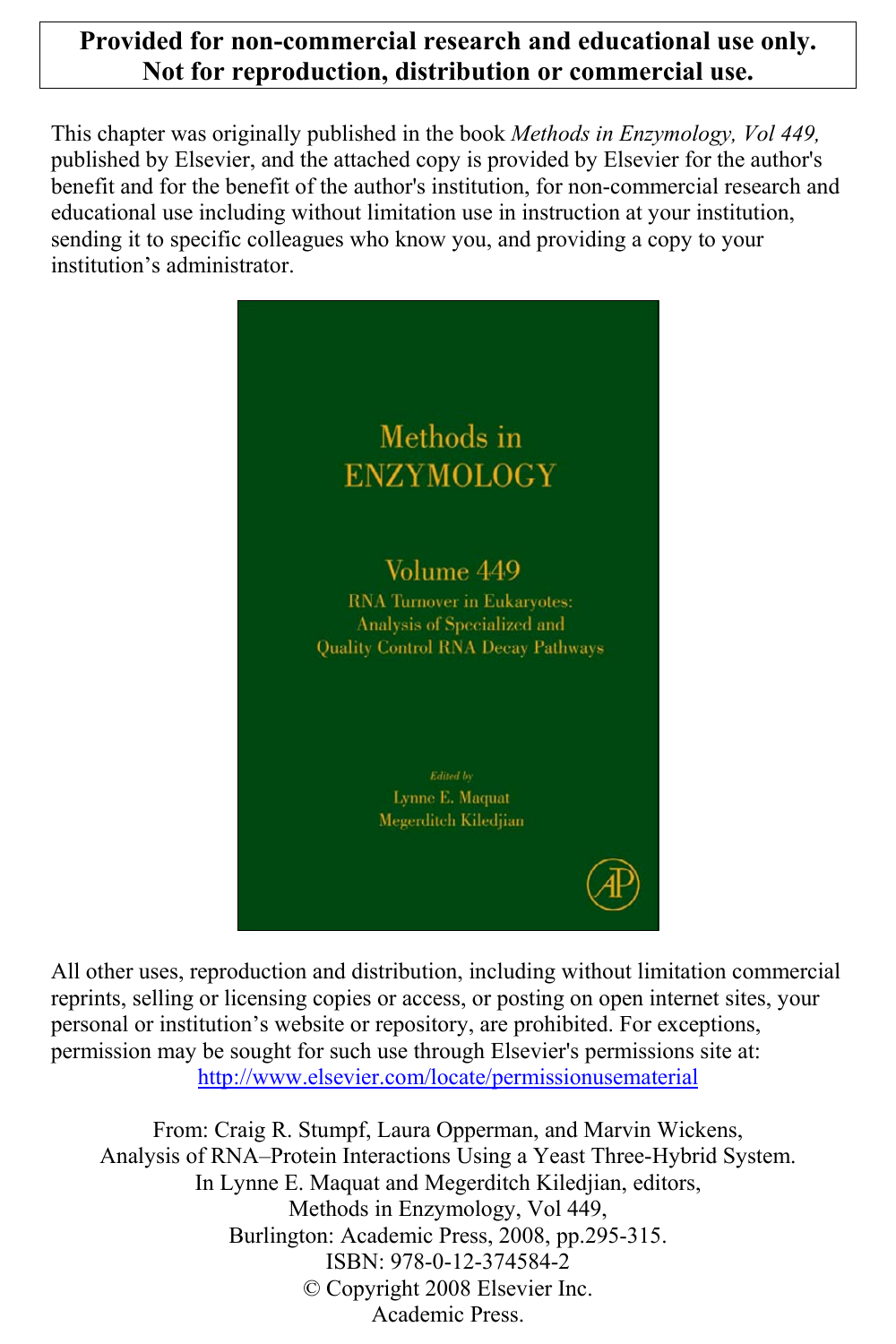### CHAPTER FOURTEEN

# Analysis of RNA–Protein Interactions Using a Yeast Three-Hybrid System

Craig R. Stumpf,<sup>\*,\*</sup> Laura Opperman,<sup>\*,\*</sup> and Marvin Wickens<sup>†</sup>

#### **Contents**

| 1. Introduction                                                 | 296 |
|-----------------------------------------------------------------|-----|
| 2. Principles of the Method                                     | 297 |
| 3. Key Components: RNAs, Vectors, and Strains                   | 298 |
| 3.1. Hybrid RNAs                                                | 298 |
| 3.2. Plasmids                                                   | 300 |
| 3.3. Yeast strains                                              | 302 |
| 4. Methodology                                                  | 302 |
| 4.1. Assaying interactions: $\beta$ -Galactosidase activity and |     |
| 3-aminotriazole resistance                                      | 303 |
| 4.2. Qualitative assays                                         | 303 |
| 4.3. Quantitative assays                                        | 303 |
| 5. Analyzing Known RNA–Protein Interactions                     | 305 |
| 5.1. Assay limitations                                          | 306 |
| 6. Three-Hybrid Screens to Identify RNA–Protein Interactions    | 306 |
| 6.1. Types of screens                                           | 306 |
| 6.2. A <i>priori</i> considerations                             | 307 |
| 7. The Three-hybrid Screen: A General Protocol                  | 309 |
| 8. Other Applications of the Three-Hybrid System                | 312 |
| 8.1. RNA activators                                             | 312 |
| 8.2. Examination of RNA aptamers                                | 312 |
| 8.3. Multiprotein complexes                                     | 312 |
| 9. Concluding Remarks                                           | 313 |
| Acknowledgments                                                 | 313 |
| References                                                      | 313 |

#### **Abstract**

Abstract RNA–protein interactions play an essential role in the maturation and regulation of RNAs within eukaryotic organisms. The three-hybrid system provides a simple,

\* Program in Cellular and Molecular Biology, University of Wisconsin-Madison, Madison, Wisconsin, USA { Department of Biochemistry, University of Wisconsin-Madison, Madison, Wisconsin, USA { Authors contributed equally

Methods in Enzymology, Volume 449 # 2008 Elsevier Inc.

ISSN 0076-6879, DOI: 10.1016/S0076-6879(08)02414-2 All rights reserved.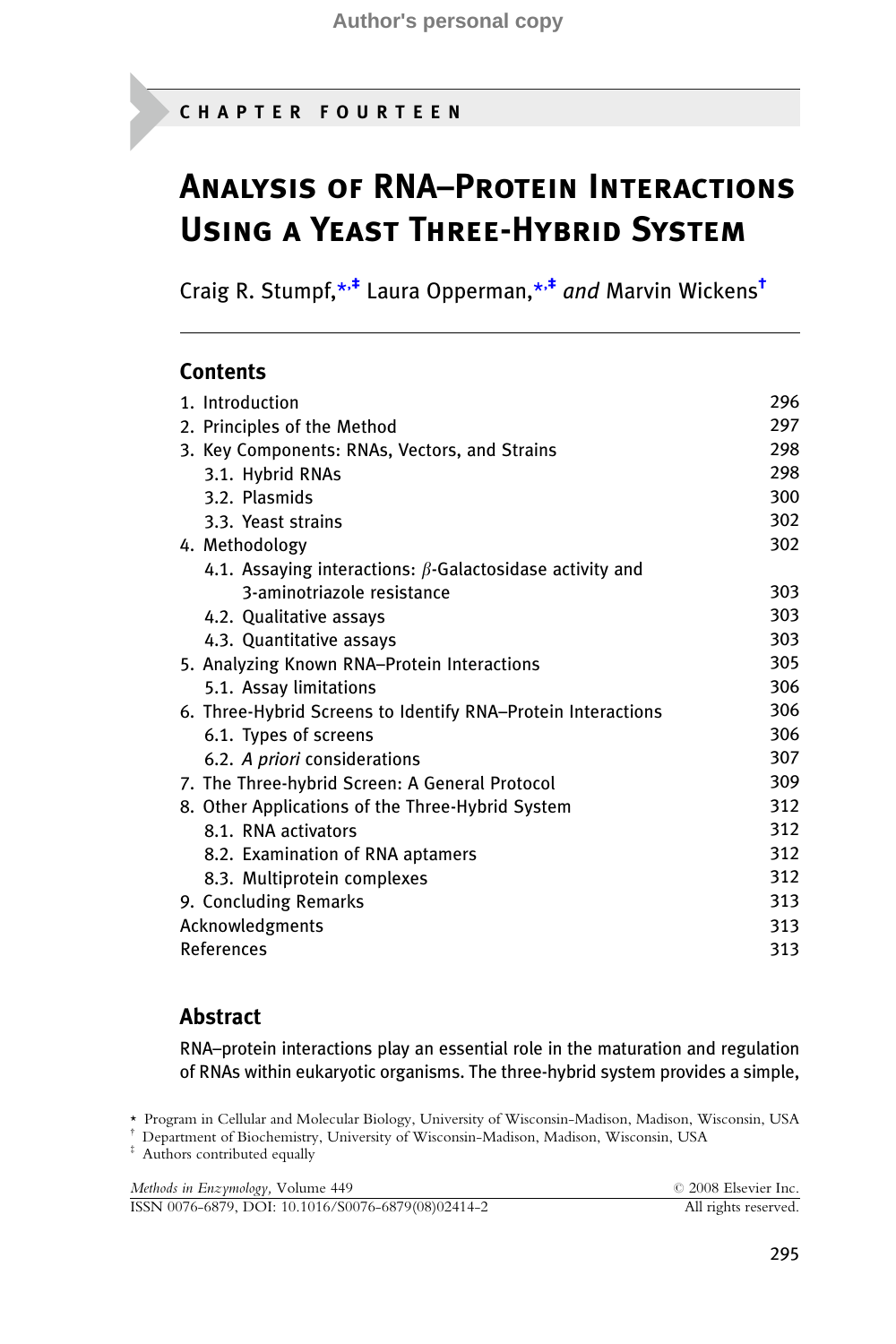yet powerful means to study RNA–protein interactions within the eukaryote Saccharomyces cerevisiae. This chapter describes the basis of the system and applications in both examining specific RNA–protein interactions and screening libraries for novel interactions. We provide a detailed discussion on affinity versus reporter output, variations on library screening (e.g., randomization studies), some adaptations of the system, and updated reagents and protocols.

#### 1. Introduction

The interactions between RNAs and proteins are critical for a wide variety of biological processes, ranging from development to memory to viral proliferation. For this reason, biochemical and genetic assays have been developed to analyze them. This chapter focuses on one genetic method, the yeast three-hybrid system [\(SenGupta](#page-21-0) *et al.*, 1996).

The yeast three-hybrid system monitors RNA–protein interactions by scoring reporter gene output. It allows analysis of an interaction independent of biological function. Like other genetic strategies, the three-hybrid system yields a clone of the RNA or protein of interest during the screen, establishing its identity early on. The system offers the possibility of connecting RNAs and proteins on a broad, and perhaps, genomic scale. The published applications of the method to date include discovery of proteins that bind to a known RNA sequence, identification of RNA sequences that bind known RNA-binding proteins, confirmation of suspected interactions between an RNA and protein, mutational analysis of interacting RNAs and proteins, and the discovery and analysis of multiprotein–RNA complexes.

This chapter describes the architecture of the system and summarizes its utility in identifying and analyzing RNA–protein interactions. We first present broad perspectives and background and then focus sequentially on specific applications. The utility of the system has benefited from adaptations developed by multiple laboratories over the past few years. This chapter focuses on recent developments and directs the reader to previous reviews that have provided other protocols in detail ([Bernstein](#page-19-0) et al., 2002; [Kraemer](#page-19-0) et al., 2000). Earlier reviews also include lists of specific published applications and citations (Bernstein et al[., 2002; Kraemer](#page-19-0) et al., 2000).

In the spirit of the ''what's new'' blurbs that accompany software releases, we point out the following new or expanded aspects of the three-hybrid system since our last review ([Bernstein](#page-19-0) et al., 2002) in this series: a vector (p3HR2) useful in screening RNA libraries; a yeast strain (YBZ-1) that simplifies screening; the quantitative relationship between affinity and reporter output; the use of randomized libraries to study RNA–protein interactions; and updated protocols.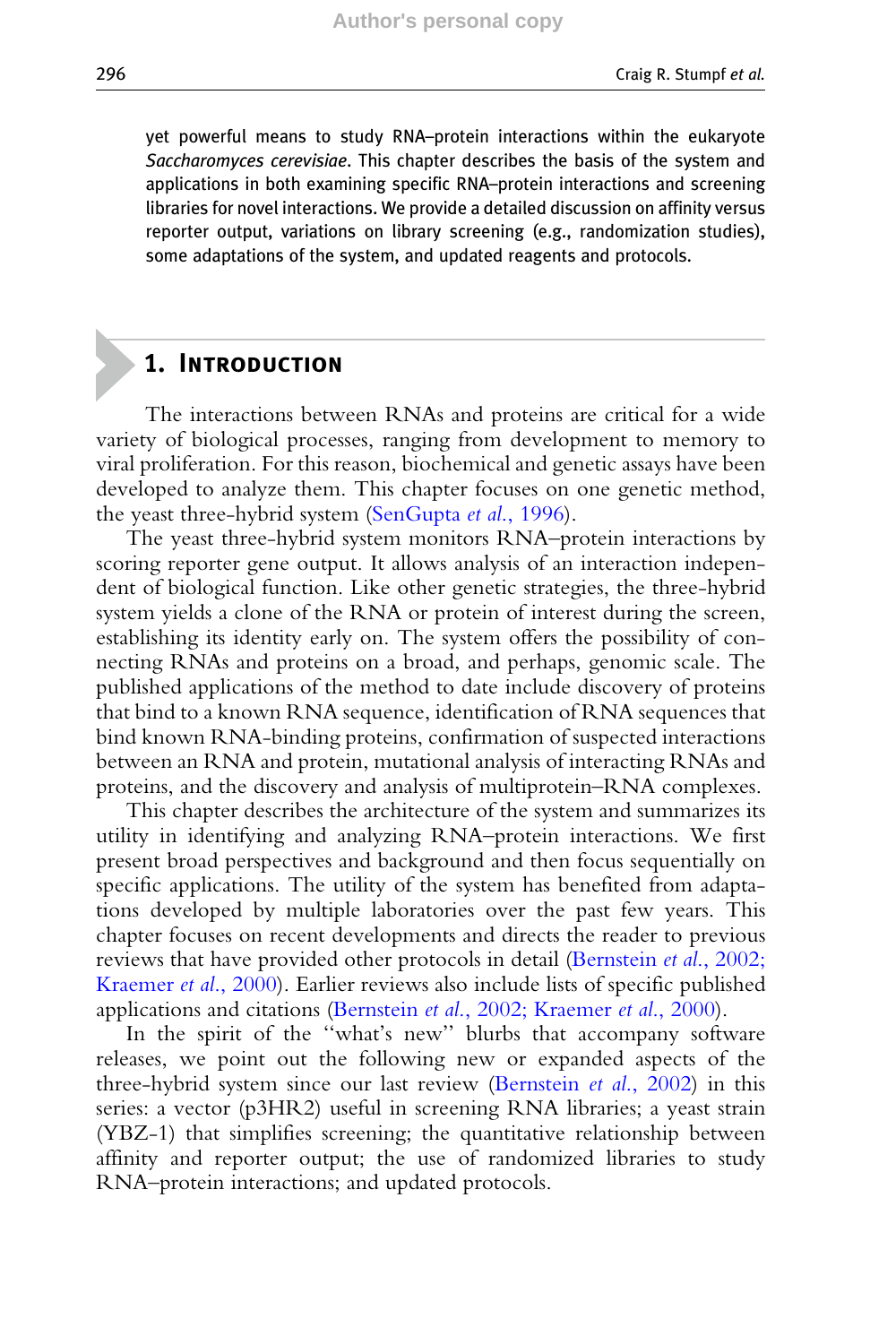#### 2. Principles of the Method

The general strategy of the three-hybrid system is shown in Fig. 14.1. DNA-binding sites are placed upstream of a reporter gene, which has been integrated into the yeast genome. The first hybrid protein consists of a DNAbinding domain linked to an RNA-binding domain. The RNA-binding domain interacts with its RNA-binding site in a bifunctional (''hybrid'') RNA molecule. The other part of the RNA molecule interacts with a second hybrid protein consisting of another RNA-binding domain linked to a transcription activation domain. When this tripartite complex forms at the promoter, the reporter gene is turned on. Reporter expression can be detected by phenotype or simple biochemical assays. The specific molecules used most commonly for three-hybrid analysis are depicted in Fig. 14.1. The DNA-binding site consists of a 17-nucleotide recognition site for the *Escher*ichia coli LexA protein and is present in multiple copies upstream of both the HIS3 and the lacZ genes. The first hybrid protein consists of LexA fused to bacteriophage MS2 coat protein, a small polypeptide that binds to a short stem-loop sequence present in its RNA genome. The hybrid RNA (depicted in more detail in [Fig. 14.2\)](#page-4-0) consists of two MS2 coat protein-binding sites linked to the RNA sequence of interest, X. The second hybrid protein consists of the transcription activation domain of the yeast Gal4 transcription factor linked to an RNA-binding protein, Y.



Figure 14.1 Three-hybrid system used to detect and analyze RNA-protein interactions. The diagram depicts the general strategy of the three-hybrid system. Specific protein and RNA components that are typically used are represented. For the sake of simplicity, the following points are not illustrated. In the strains L40coat and YBZ-1, both lacZ and HIS3 reporter genes are present under the control of lexA operators (eight in the lacZ promoter and four in the HIS3 promoter). The LexA protein binds as a dimer. The hybrid RNA contains two MS2 stem-loops and the MS2 coat protein binds one stem-loop as a dimer.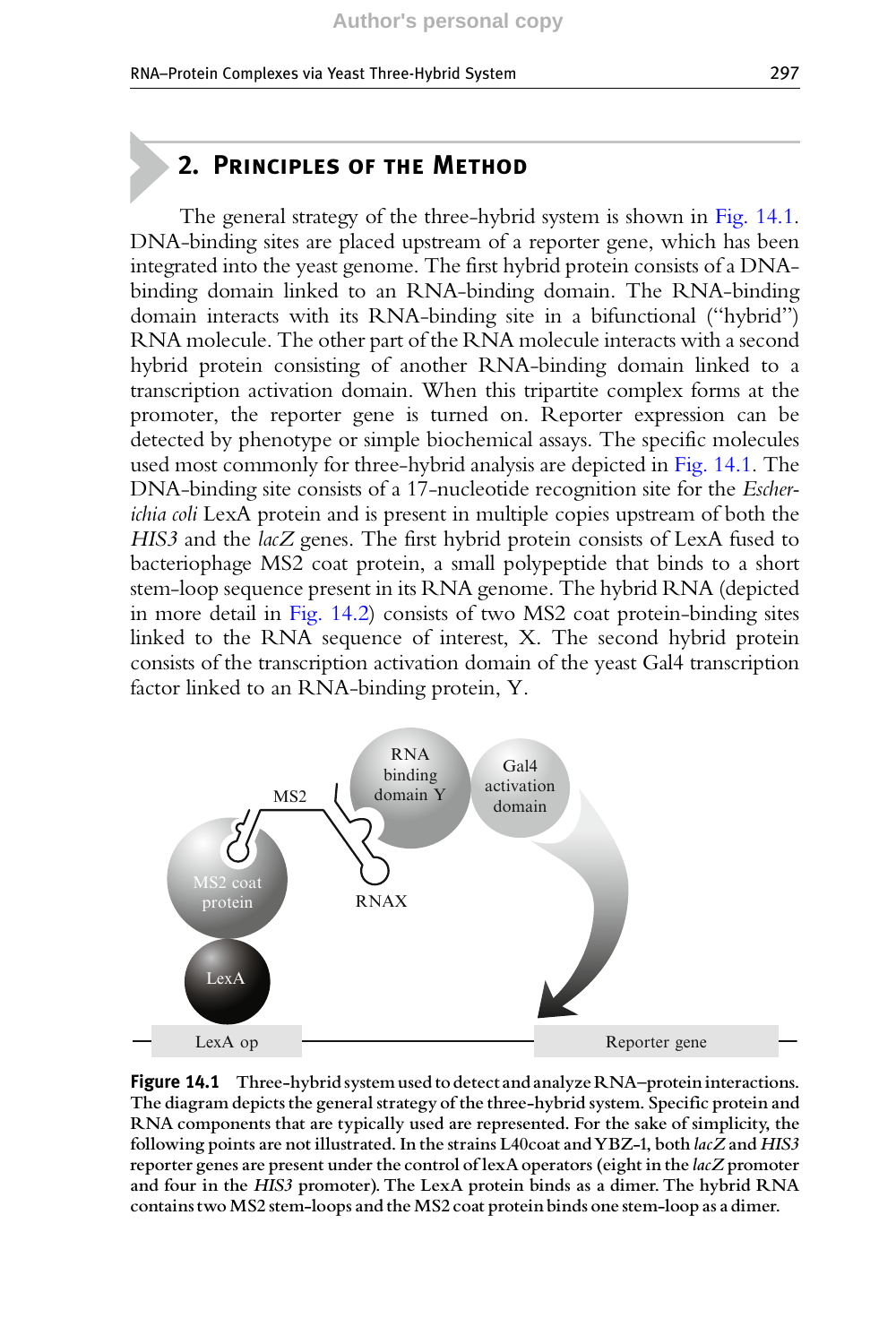*<sup>U</sup>RA<sup>3</sup>*

<span id="page-4-0"></span>

SmaI and SphI sites are unique and can be used to insert fragment.



2*m* ori

can be used to insert fragment.



Figure <sup>14</sup>.<sup>2</sup> Plasmids for the expression of hybrid RNAs. p3HR2 displays the RNA sequence of interest in the loop of a G-C clamp, whereas pIIIA/MS2-2 does not [\(Zhang](#page-21-0) et al[., 1997\)](#page-21-0). The sequence of interest can be inserted into the unique restriction sites. See text for more details.

By introducing libraries of RNA or protein, cognate partners can be identified. As in two-hybrid screens, the challenge then becomes to identify those molecules whose interaction is biologically relevant. For this purpose, mutations in the known RNA or protein component are very useful. The system also makes it possible to identify regions of an RNA or protein required for a known interaction and to test combinations of RNA and protein to determine whether they interact in vivo. In addition to the constraints of the two-hybrid system, the three-hybrid system has its own limitations, such as lower signal output and the efficient expression of RNA molecules, which are addressed later.

### 3. Key Components: RNAs, Vectors, and Strains

#### 3.1. Hybrid RNAs

The RNA–protein interaction used to tether the hybrid RNA to the promoter must be specific and of high affinity. The RNA need not be structured. Several different interactions have been used; of these, by far, the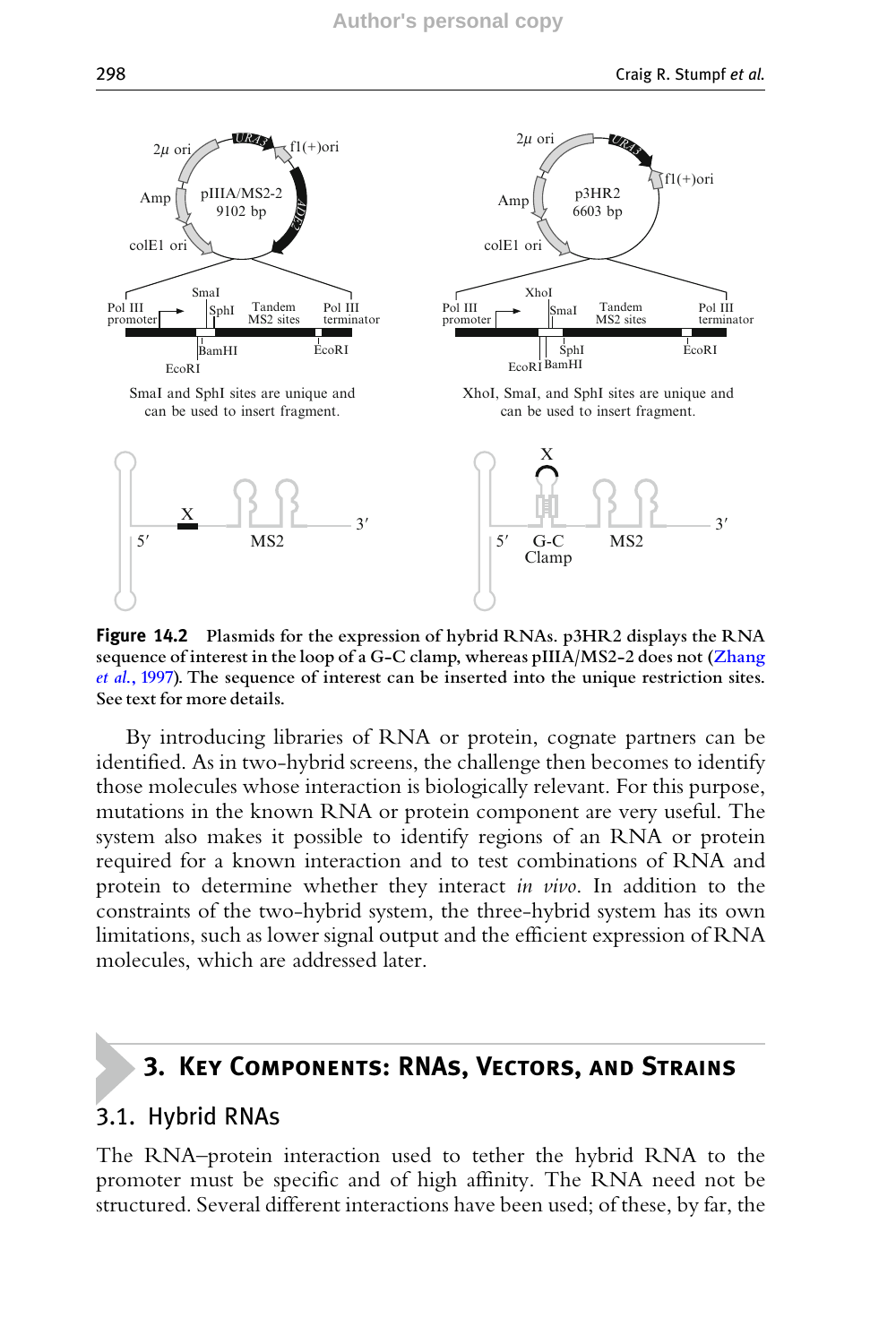most common has been that between a short stem-loop RNA structure and bacteriophage MS2 coat protein. A few features of this interaction make it attractive: the interaction between the MS2 coat protein and its stem-loop binding site has an affinity in the subnanomolar range ([Lowary and](#page-20-0) [Uhlenbeck, 1987](#page-20-0)). This interaction has been the focus of intensive biochemical studies. The MS2 coat protein is a relatively small polypeptide that, along with the MS2 stem-loops, has been used in a variety of applica-tions (Beach et al., 1999; Bertrand et al[., 1998; Coller and Wickens, 2002](#page-19-0)).

RNA sequences to be tested can be inserted into the multiple cloning site of a high-copy RNA expression vector. The hybrid RNA molecule is transcribed from these plasmids by RNA polymerase III, using the RNase P promoter. The transcript is composed of the RNase  $P_5'$  leader, the sequence of interest, two MS2 stem-loops, and the RNase P  $3'$  termination sequence. Use of the high copy plasmid, combined with the RNase P promoter, results in abundant expression of the hybrid RNA. Higher levels of RNA lead to increased expression of the reporter genes.

The relative orientation of the RNA sequence of interest and the MS2 stem-loops can affect signal output. In the few cases that have been tested systematically, both orientations yield activation and are specific. However, in some instances, placing the RNA of interest upstream of the MS2 sites results in a slightly higher level of transcription than the alternative arrangement. Although RNA folding programs can be used to predict whether one arrangement is more likely to succeed, the accuracy of their predictions in vivo is problematic. In most cases, we have placed the RNA sequence of interest upstream of the MS2 sites, as occurs in the pIIIA/MS2-2 and p3HR2 vectors depicted in [Fig. 14.2.](#page-4-0) This orientation assures that any RNA containing the MS2 stem-loops also contains the RNA of interest. Published reports have used both orientations successfully.

RNA sequences to be analyzed are restricted in two respects at present, although neither restriction is absolute. First, runs of four or more uridines in succession can terminate transcription by RNA polymerase III. Second, RNA inserts of lengths less than  $\approx$ 200 nucleotides typically yield higher signals; longer inserts commonly reduce the level of reporter activation.

Four or more uridines in succession can function as an RNA polymerase III terminator, and thus can prevent production of the desired hybrid RNA. The efficiency of termination at oligouridine tracts is context dependent. Northern blotting can be performed to determine if the hybrid RNAs are expressed at high levels. Termination in long runs of U's can be perturbed by appropriately placed single nucleotide substitutions. However, if little information exists about a protein–RNA interaction, the effect of single nucleotide substitutions on the RNA–protein interaction should be determined independently.

The size of the RNA insert appears to be an important determinant of three-hybrid activity. In reconstruction experiments using known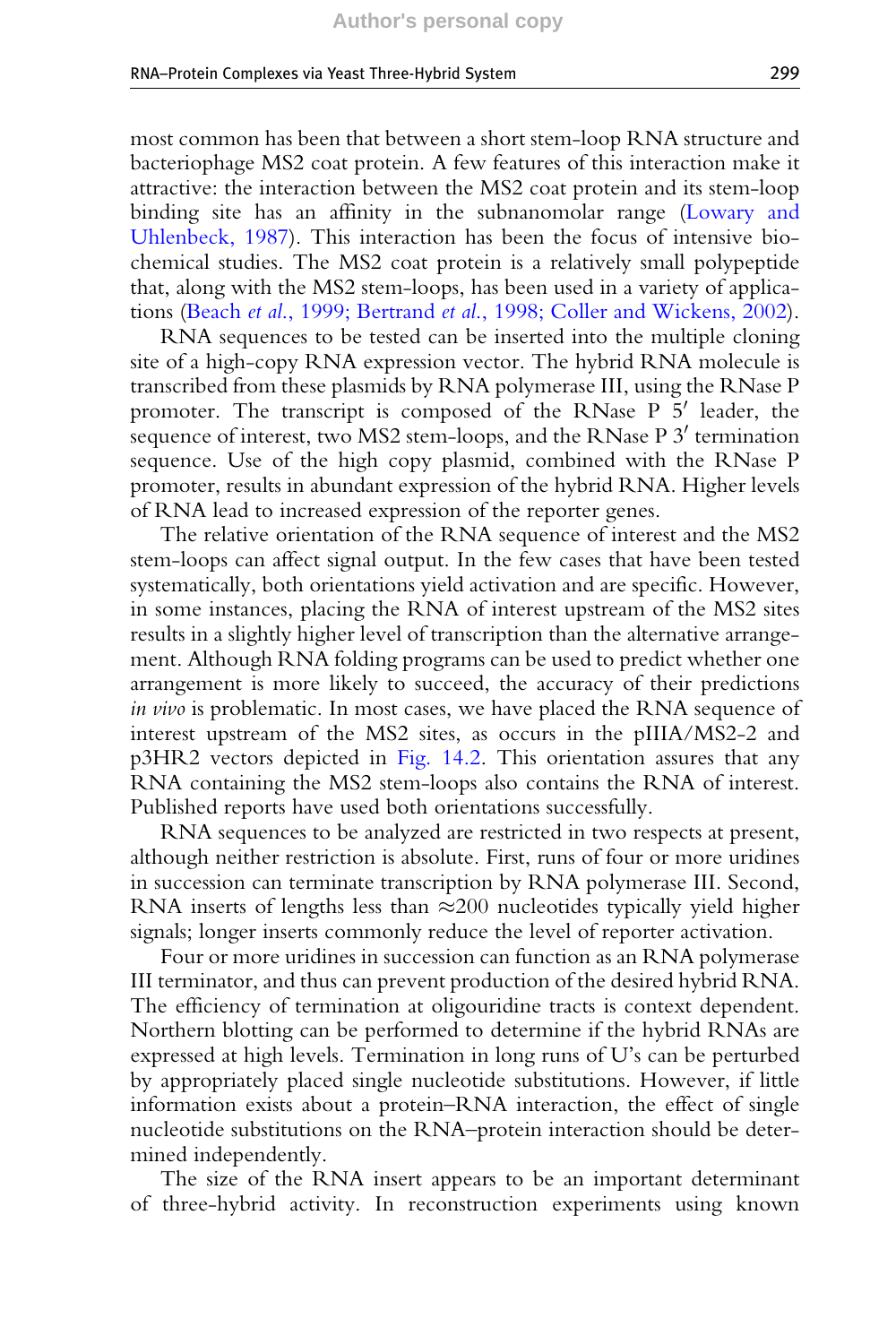RNA–protein partners, RNA sequences that are less than 200 nucleotides in length typically yield substantial and specific reporter activation. Nevertheless, substantial signals can be detected from longer RNAs. For example, [Rho and Martinis \(2000\)](#page-20-0) used a 1600-nucleotide RNA containing the yeast cobI intron to detect interactions with two different proteins.

### 3.2. Plasmids

#### 3.2.1. Plasmids encoding the hybrid RNA

Several plasmids have been constructed to express hybrid RNA sequences (Bernstein et al[., 2002; SenGupta](#page-19-0) et al., 1996); two are depicted in [Fig. 14.2](#page-4-0). Both plasmids are multicopy with origins of replication and selectable markers for propagation in yeast and bacteria. Additional information is available at Wickens laboratory Web page link: [http://www.biochem.wisc.](http://www.biochem.wisc.edu/faculty/wickens/lab/3h.aspx) [edu/faculty/wickens/lab/3h.aspx.](http://www.biochem.wisc.edu/faculty/wickens/lab/3h.aspx)

**3.2.1.1.** pIIIA/MS2-2 (*Zhang et al., 1997*) This is a yeast shuttle vector derived from pIIIEx426RPR [\(Good and Engelke, 1994\)](#page-20-0). Sequences to be analyzed are inserted into the SmaI/XmaI and/or SphI sites. This plasmid carries both ADE2 and URA3 markers for yeast selection and produces hybrid RNAs from the yeast RNase P RNA (RPR1) promoter, an RNA polymerase III promoter. The RPR1 promoter is useful for two reasons. First, it is efficient, directing the synthesis of more than 1000 molecules per cell. Second, the transcripts produced from this promoter presumably do not enter the pre-mRNA processing pathway and may not leave the nucleus. The ADE2 marker makes it possible to monitor the presence of the plasmid by colony color, which can be useful in screens of cDNA libraries.

Variants of the pIIIA/MS2-2 vector alter the orientation of the restriction sites and the MS2 binding sites, while others do not contain the ADE2 marker (Bernstein *et al.*, 2002; SenGupta *et al.*, 1996).

**3.2.1.2. p3HR2 (Stumpf et al., 2008)** This vector was derived from pIIIA/MS2-2. The ADE2 gene has been removed to reduce the size of the vector, thus making manipulations easier. A GC clamp has been inserted such that the restriction sites are placed within the loop region similar to what has been reported by Maher and colleagues [\(Fig. 14.2](#page-4-0); [Cassiday and](#page-20-0) [Maher, 2001](#page-20-0)). A sequence of interest cloned into the XhoI, XmaI/SmaI, and/or SphI sites will be presented within the loop region, thus helping prevent the formation of inhibitory structures with the MS2 sites and/or RNase P RNA 5' leader. This arrangement is especially helpful in dealing with RNA libraries when one cannot predict if the arrangement is likely to form an inhibitory structure.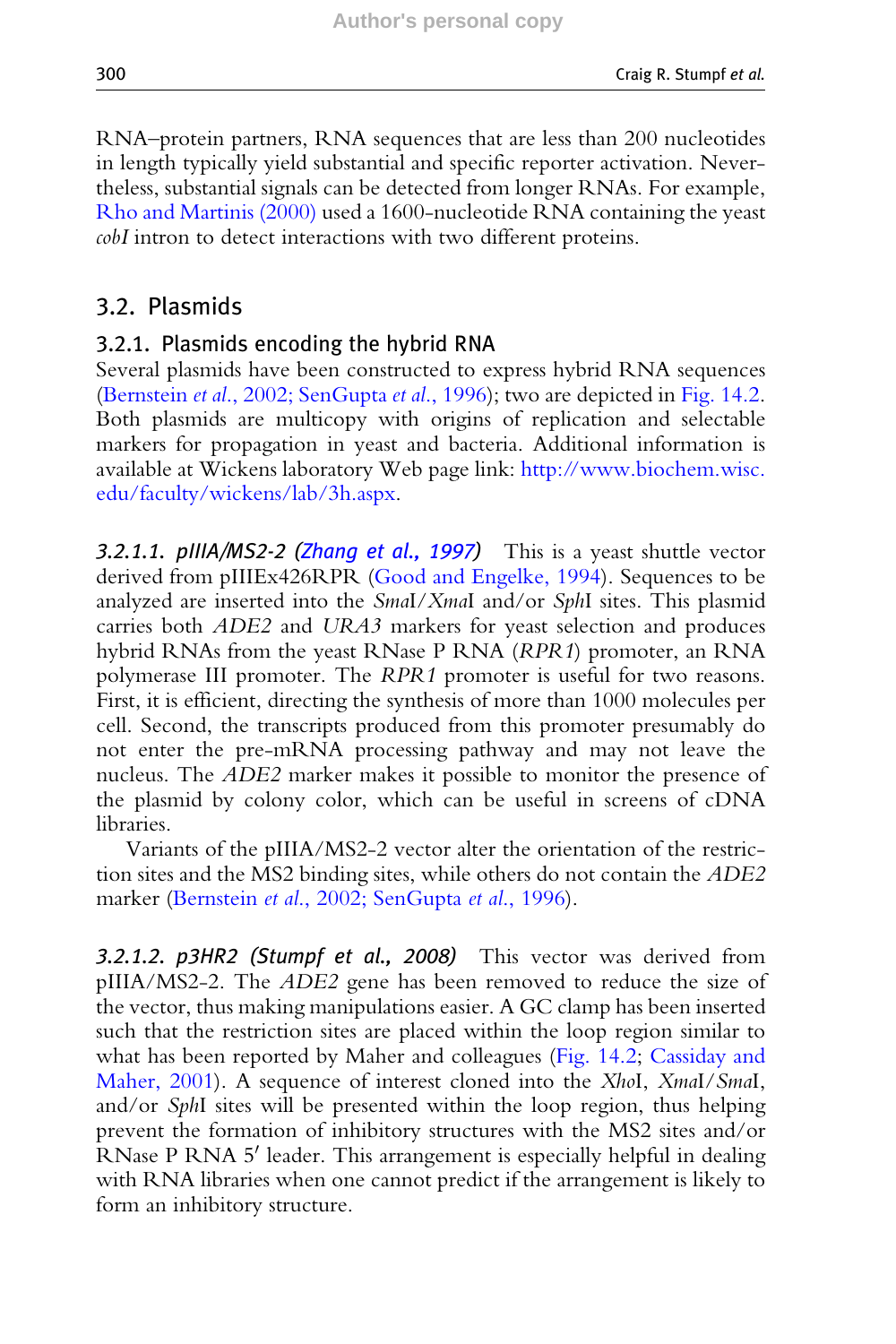#### <span id="page-7-0"></span>3.2.2. Plasmids encoding the activation domain fusion

Any activation domain (AD) fusion vector with a compatible marker (e.g., LEU2, TRP1) will work in the system. Most commonly, the plasmids used are multicopy with a strong promoter driving transcription of the fusion protein. Several AD fusion plasmids are in common use from a variety of sources.

The abundance of the AD-fusion protein influences the output of the reporter gene and is an important issue to consider. The relationship between the concentration of the activation domain-containing protein and the affinity of the interaction has been examined systematically. Not surprisingly, the lower the  $K<sub>d</sub>$ , the less protein is required to detect the interaction. Beyond a certain protein concentration, the reporter gene output plateaus (Fig. 14.3; Hook et al[., 2005\)](#page-20-0). The concentration at which the plateau occurs is a function of the  $K_d$  of the interaction [\(Hook](#page-20-0) *et al.*, [2005](#page-20-0)).



**Figure 14.3** Reporter output as a function of protein abundance. (A) Graph indicates relationship between relative protein concentration (as determined by quantitative Western blotting of FBF-1/AD fusion protein) and  $\beta$ -galactosidase activity (relative light units; Hook et al[., 2005\)](#page-20-0). This relationship was examined for RNAs having different affinities for C. elegans FBF-1 (Hook et al[., 2005\)](#page-20-0). RNA6 (♦), RNA5 (○), RNA3 (▲), RNA2 ( $\square$ ), and RNA1 ( $\nabla$ ) correspond to the RNAs described in [Fig. 14.4.](#page-10-0) (B) Western blot depicting the expression of a Gal4 AD-FBF-1 fusion protein expressed from various promoters (Hook et al[., 2005\)](#page-20-0). Actin was used as a loading control.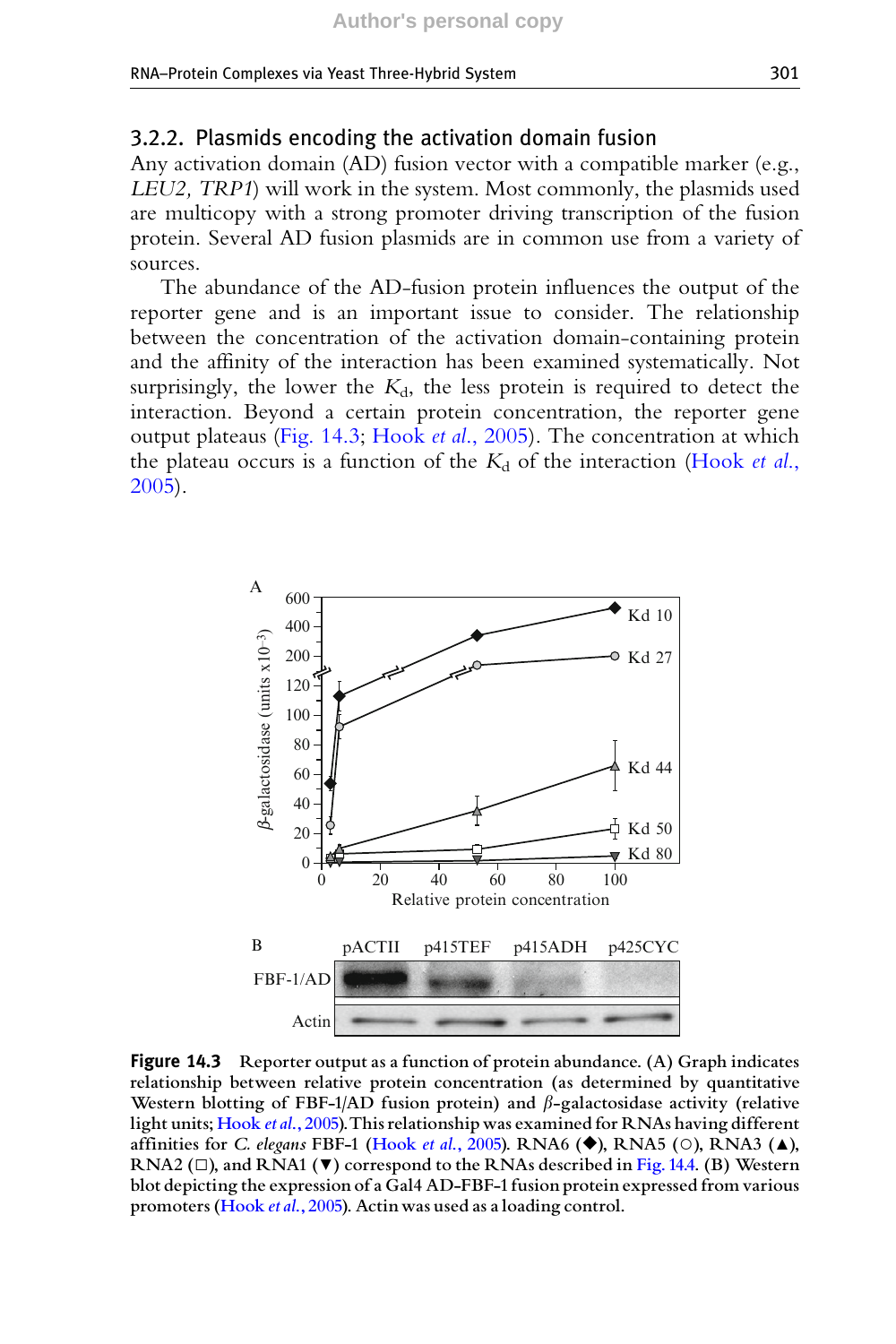#### 3.3. Yeast strains

The yeast reporter strain L40coat [\(SenGupta](#page-21-0) et al., 1996) is derived from L40-ura3 (a gift of T. Triolo and R. Sternglanz, Stony Brook). The genotype of the strain is  $MATa$ ,  $ura3-52$ ,  $leu2-3$ ,  $-112$ , his3-200, trp1-1, ade2, LYS2::(lexA op)-HIS3, URA3::(lexA op)-lacZ, and LexA MS2 coat (TRP1). The strain is auxotrophic for uracil, leucine, adenine, and histidine. Each of these markers can be exploited in the three-hybrid system. Both the  $HIS3$  and the *lacZ* genes have been placed under the control of the lexA operators, and hence are reporters in the three-hybrid system. A gene encoding the LexA–MS2 coat protein fusion has been integrated into the genome.

Strain R40coat is identical to L40coat, but of  $\alpha$  mating type.

Strain YBZ-1 is a derivative of L40coat of genotype MATa, ura3-52, leu2-3, 112, his3-200, trp1-1, ade2, LYS2::(LexAop)-HIS3, URA3::(lexAop)-lacZ, and LexA-MS2 MS2 coat (N55K; Hook et al[., 2005](#page-20-0)). It contains a MS2 coat protein mutant (N55K) that results in a 10-fold increase in the affinity of the RNA–protein interaction (Lim  $et$  al[., 1994](#page-20-0)). The coat protein mutants are placed in tandem, creating an intramolecular coat protein dimer that enhances binding to the MS2 stem-loops.

A direct comparison of the yeast strains L40coat and YBZ-1 has been performed in screens using a specific Caenorhabditis elegans RNA and a cDNA–AD library (Hook et al[., 2005\)](#page-20-0). The YBZ-1 strain increased the number of genuine positives identified and, at the same time, decreased the number of false positives detected, as compared to L40coat [\(Hook](#page-20-0) *et al.*, [2005\)](#page-20-0). This increased efficiency in screening cDNA libraries can be attributed to the tandem, head-to-tail dimer of the high-affinity variant of MS2 coat protein, N55K (Hook et al[., 2005](#page-20-0)). While the Hook et al[. \(2005\)](#page-20-0) study was done with just one RNA–protein interaction, YBZ-1 generally enhances the efficiency of three-hybrid screening.

#### 4. Methodology

Assaying the interaction between an RNA and a protein is straightforward whether performing a directed test or screening a library. The yeast strain with the integrated reporter gene and LexA-MS2 coat protein is transformed with two plasmids: an activation domain plasmid carrying the protein(s) of interest and a hybrid RNA plasmid carrying the desired RNA sequence(s). If the two molecules interact, the reporter gene is expressed.  $HIS3$  and  $lacZ$  are the most common reporters utilized. Control experiments are used to demonstrate that each component of the system is required for the assayed interaction.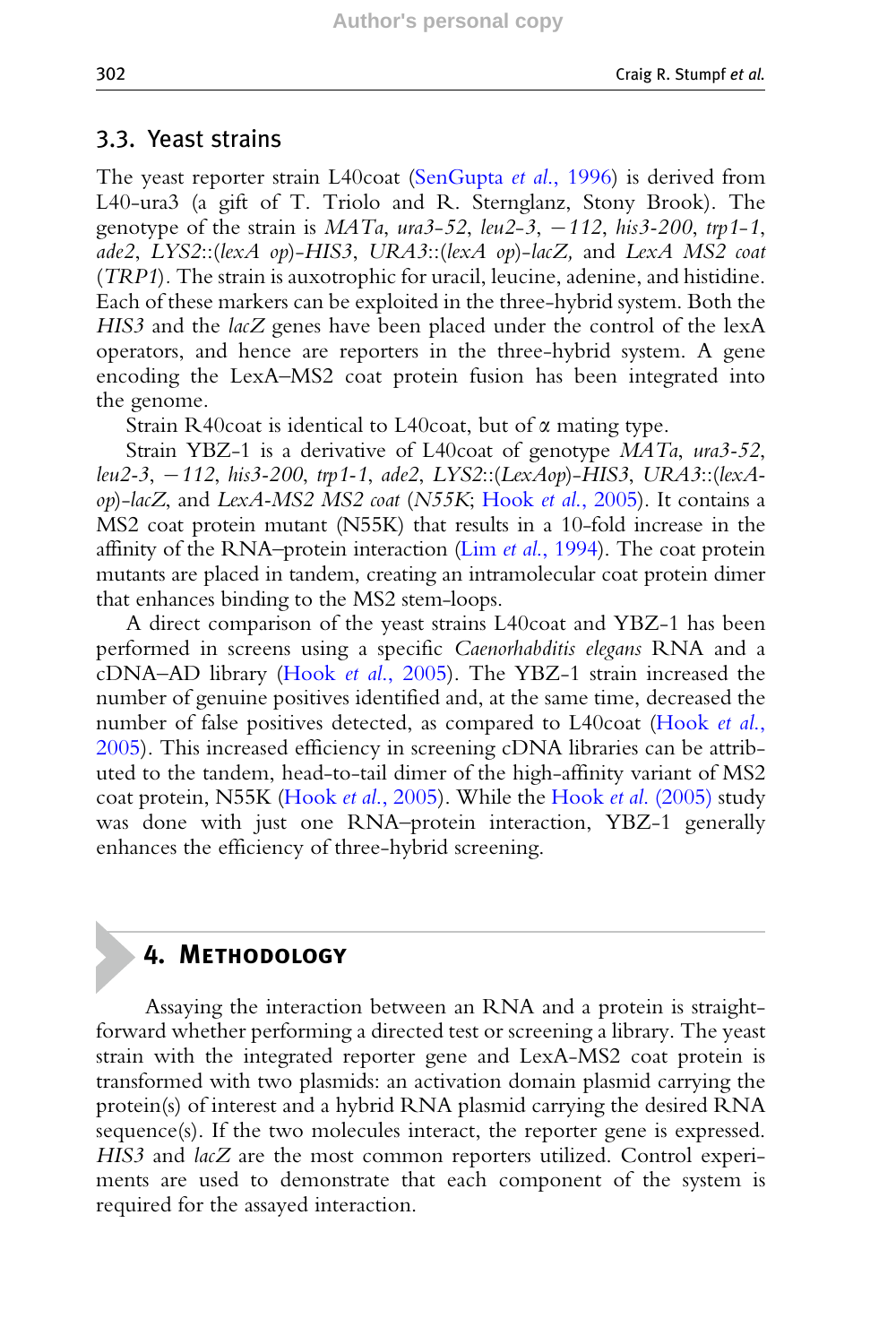#### 4.1. Assaying interactions:  $\beta$ -Galactosidase activity and 3-aminotriazole resistance

The ''strength'' of an interaction is gauged by assaying the activity of a reporter gene. Typically, this is done either by assaying  $\beta$ -galactosidase activity or by determining the level of resistance to 3-aminotriazole (3-AT), which monitors His3 activity. These assays are described next.

#### 4.2. Qualitative assays

Qualitative assays can be performed with both the HIS3 and the lacZ reporter genes.  $\beta$ -Galactosidase activity can be assayed by measuring the conversion of a lactose analog to a chromogenic or luminescent product. This assay can be performed using either colonies permeabilized on a filter or a cell lysate. The filter assay yields qualitative results, while the liquid assay is more quantitative.

The filter assay is especially useful as a secondary selection of positive colonies from a three-hybrid screen using HIS3 as the initial reporter output. In the filter assay, positives are replica plated onto a nitrocellulose filter and, after a day of growth, the  $\beta$ -galactosidase activity is measured. This use of the filter assay as a secondary selection removes positives that only activate one of the two reporters; these are likely to not represent real RNA–protein interactions. For a detailed protocol, see [Bernstein](#page-19-0) et al. [\(2002\).](#page-19-0)

The activity of the *HIS3* reporter gene can be measured in a qualitative growth assay by including the competitive inhibitor 3-AT in the medium. This is done during screens to help eliminate ''false positives.'' In directed tests of particular protein–RNA interactions, yeast strains carrying the molecules of interest can be plated on medium containing various amounts of 3-AT. A common range includes  $0.1-100$  mM 3-AT, depending on the ability of the protein–RNA interaction to activate the *HIS3* reporter gene. For a detailed protocol, see [Bernstein](#page-19-0) et al. (2002).

#### 4.3. Quantitative assays

#### 4.3.1. Relationship between reporter gene activity and affinity

Quantitative analysis of lacZ reporter gene expression can be measured by assaying  $\beta$ -galactosidase enzyme activity. This is particularly useful when analyzing the interaction between a specific protein and the RNA sequence.

The level of  $\beta$ -galactosidase activity has been examined as a function of in vitro affinity using a specific RNA–protein interaction ([Fig. 14.4;](#page-10-0) [Hook](#page-20-0) et al[., 2005](#page-20-0)). When the protein FBF-1 was tested with various RNAs,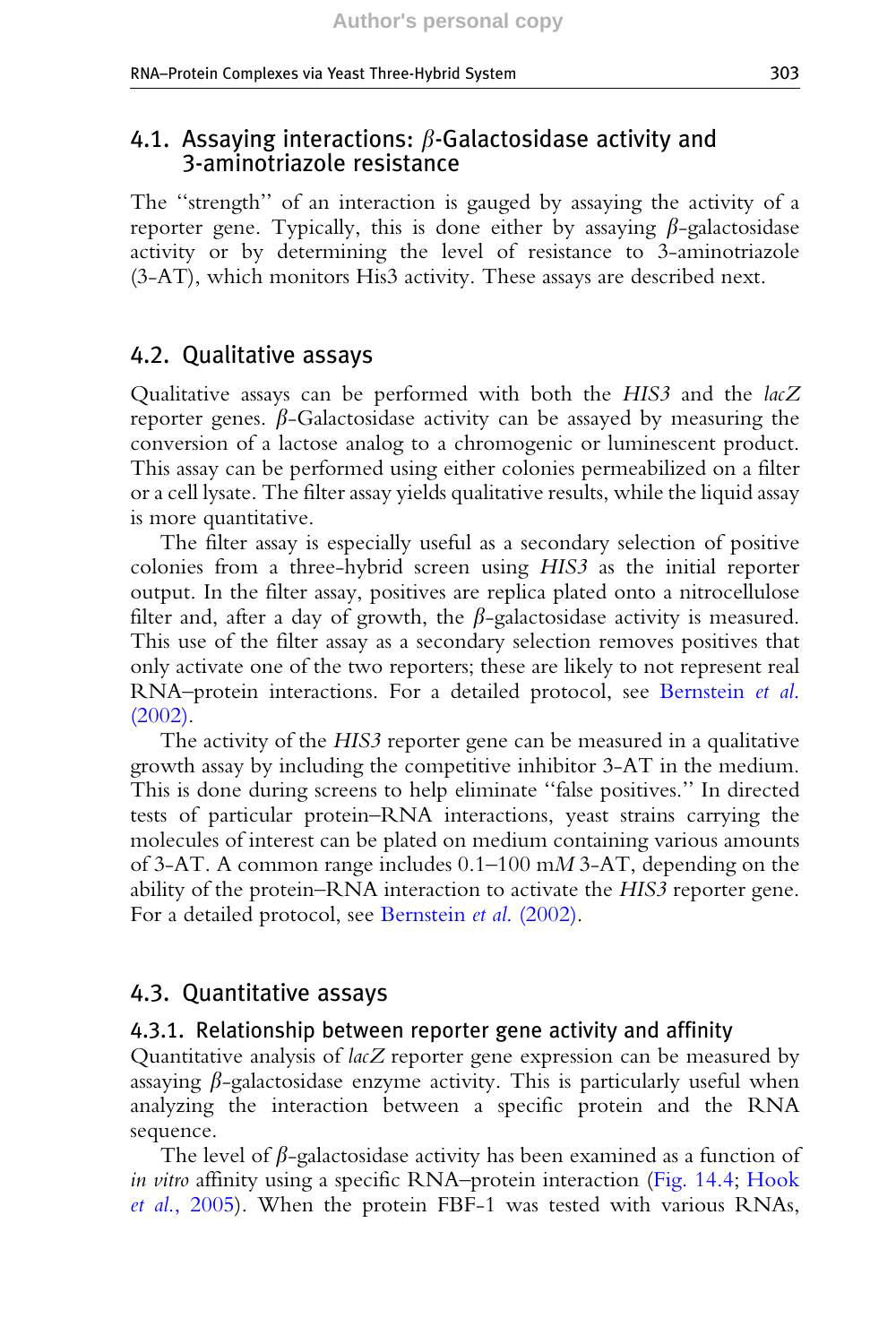<span id="page-10-0"></span>

Figure <sup>14</sup>.<sup>4</sup> Direct relationship between affinity and reporter gene activation. RNA sequences (numbering correlates with [Fig. 14.3\)](#page-7-0) with increased affinity for [C.](#page-20-0) [elegans](#page-20-0) FBF-1 are capable of greater reporter output in the three-hybrid system (Hook et al., [2005\)](#page-20-0). (A) 3-AT resistance increases as  $K_d$  decreases. (B)  $\beta$ -Galactosidase activity (relative light units) increases as  $K_d$  decreases.

 $K_d$  was linearly related to the log of  $\beta$ -galactosidase activity over the range measured, from 1 to 100 nM (Fig. 14.4; Hook et al[., 2005\)](#page-20-0).

#### 4.3.2. Protocol for quantitative  $\beta$ -galactosidase assays

Numerous variations on the liquid  $\beta$ -galactosidase assay exist. The protocol described here uses the enzyme-coupled luminescent substrate Beta-glo (Promega Corporation; Hook et al[., 2005\)](#page-20-0). This simple yet sensitive assay uses a luminometer to measure the output from the  $laZ$  gene. The protocol described here uses a Turner 20/20n luminometer (Promega Corporation). Certain details, such as sample volumes, will vary depending on the instrument used.

1. Inoculate 5 ml cultures of selective medium in triplicate for each interaction to be tested. Grow to an  $OD_{660}$  of 0.1–0.2. Alternatively, grow cultures to saturation, dilute into fresh medium 1:40 (100  $\mu$ l into 4 ml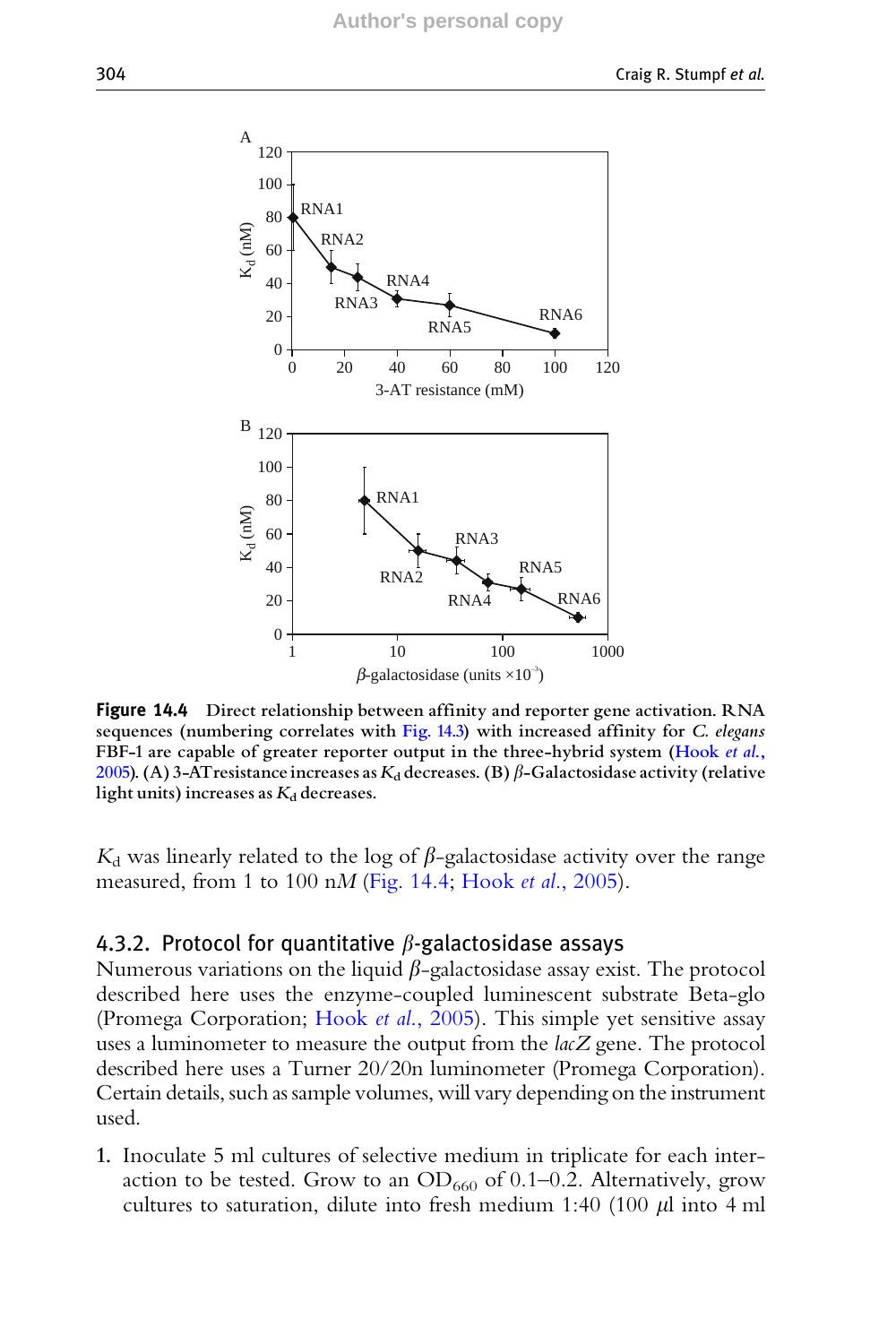selective media), and grow for about 2–2.5 h. Check to ensure an  $OD_{660}$ of  $0.1-0.2$ .

- 2. Mix 50  $\mu$ l of cells with 50  $\mu$ l Beta-glo reagent. Vortex well for complete lysis.
- 3. Incubate for 1 h at room temperature in the dark.
- 4. Transfer 10  $\mu$ l of cell: Beta-glo reagent mix to an appropriate tube.
- 5. Integrate the luminescent signal for 1 s.
- 6. Normalize signal to cell number to yield an activity/cell value.

#### 5. Analyzing Known RNA–Protein Interactions

Assaying the interaction between a specific RNA and protein is straightforward. A yeast strain with the integrated reporter gene and LexA-MS2 coat protein is transformed with two plasmids: an activation domain plasmid containing the protein of interest and a hybrid RNA carrying the desired RNA sequence. If the protein and RNA interact, the reporter gene is expressed. HIS3 and lacZ are commonly used as reporters; they can be assayed as described earlier. Control experiments can be used to demonstrate that the interaction is specific.

The three-hybrid system has been applied to known protein–RNA interactions for a variety of purposes [\(Bernstein](#page-19-0) et al., 2002). For some applications (e.g., examining the effect of mutations on affinity), the correlation between reporter output and relative  $K_d$  is relevant ([Fig. 14.4](#page-10-0); [Hook](#page-20-0) et al[., 2005](#page-20-0)). The relationship between these two varies as a function of the abundance of the protein (Hook et al[., 2005\)](#page-20-0). Since abundances of AD fusion proteins vary, the range in which reporter gene output changes vs  $K_d$  also can differ.

Mutational analysis of the protein and RNA is relatively straightforward. For instance, protein mutants with altered or relaxed binding specificities can be identified (Martin et al[., 2000; Opperman](#page-20-0) et al., 2005). Mutational analysis of the RNA can be performed to better understand RNA-binding specificity. [Bernstein](#page-19-0) et al. (2005) undertook a detailed mutational analysis of two biological mRNA targets of the RNA-binding protein FBF. This allowed for the development of a consensus-binding element and the subsequent identification of putative biological targets.

This general strategy can be extended to select interaction-competent or -incompetent variants of the RNA or protein using randomized libraries. Selection experiments of this type can be used to identify specific amino acids or nucleotides that mediate interactions. Early applications include the identification of mutations in Drosophila Pumilio that disrupt its RNA-binding activity and analysis of the stem-loop target of SLBP ([Edwards](#page-20-0) et al., [2001; Martin](#page-20-0) et al., 2000).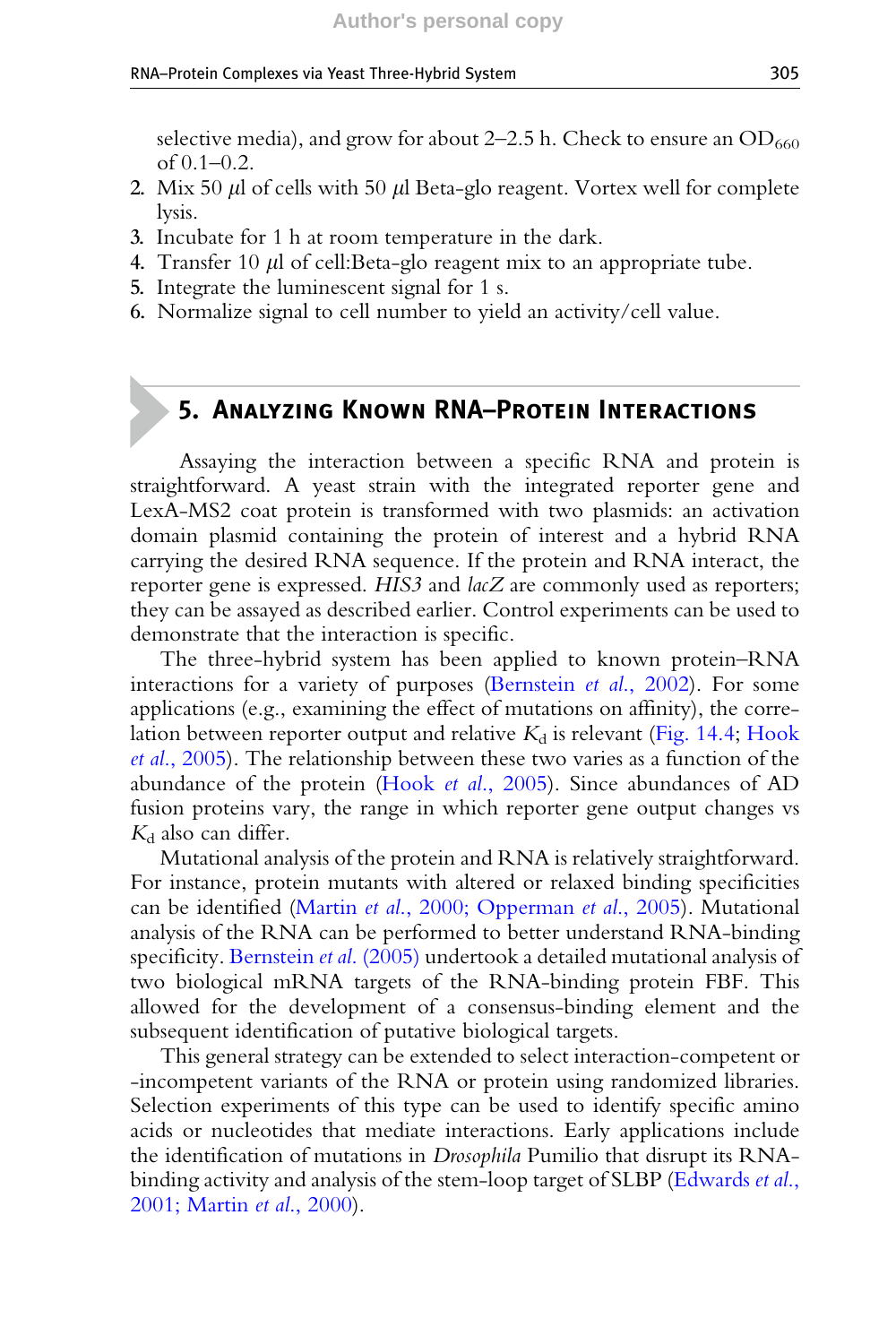### 5.1. Assay limitations

Limitations of the three-hybrid system need to be taken into account whether performing directed tests or a screen. These limitations are the identification of ''false positives'' and ''false negatives.''

''False negatives'' usually occur when either the RNA hybrid or the AD fusion is not expressed well or folded improperly. Alternatively, interference by endogenous yeast factors could affect the levels of either the RNA hybrid or the AD-fusion protein available for the assay.

''False positives'' can be separated into two categories. The first refers to activation of a reporter in the absence of an interaction that requires all of the components of the three-hybrid system. This is often called ''autoactivation.'' Either the RNA sequence or the protein being tested can cause autoactivation. The RNA sequence can do so by interacting with the transcription machinery while tethered to the promoter. The protein can do so by interacting directly with the promoter or the LexA-MS2 coat protein fusion. A second category of ''false positives'' consists of those interactions that occur in the three-hybrid system, but are not biologically relevant. There are two groups of false positives of this type.

- 1. High-affinity, nonspecific interactions. In principle, some proteins may interact with a restricted set of RNAs in the cell, but bind to many more RNAs in the three-hybrid system. Few such examples have been reported, but it seems likely they exist since the three-hybrid system measures RNA– protein interactions outside of their biological context. However, the success of three-hybrid screens of cDNA libraries with specific regulatory elements as ''bait'' tends to suggest that few proteins have nonspecific affinities (at least for these sequences) in the nanomolar range. Obviously, the mere fact that a protein binds to many RNA sequences with reasonable affinity does not preclude their being real targets in vivo.
- 2. Bridges. The protein that appears to interact with the RNA may in fact interact with a yeast cellular protein that binds to the RNA. This obviously is most germane when the activation domain hybrid is a yeast protein. For example, yeast She3 registers as binding to a portion of the 3'-UTR of the ASH1 mRNA in the three-hybrid assay, but does so because it interacts with cellular She2, which is bound to the hybrid RNA (Long *et al.*, 2000).

### 6. Three-Hybrid Screens to Identify RNA–Protein Interactions

### 6.1. Types of screens

The three-hybrid system can be used to identify both proteins that bind a specific RNA sequence and RNA sequences that bind specific proteins. The methods for doing these screens are basically the same, with the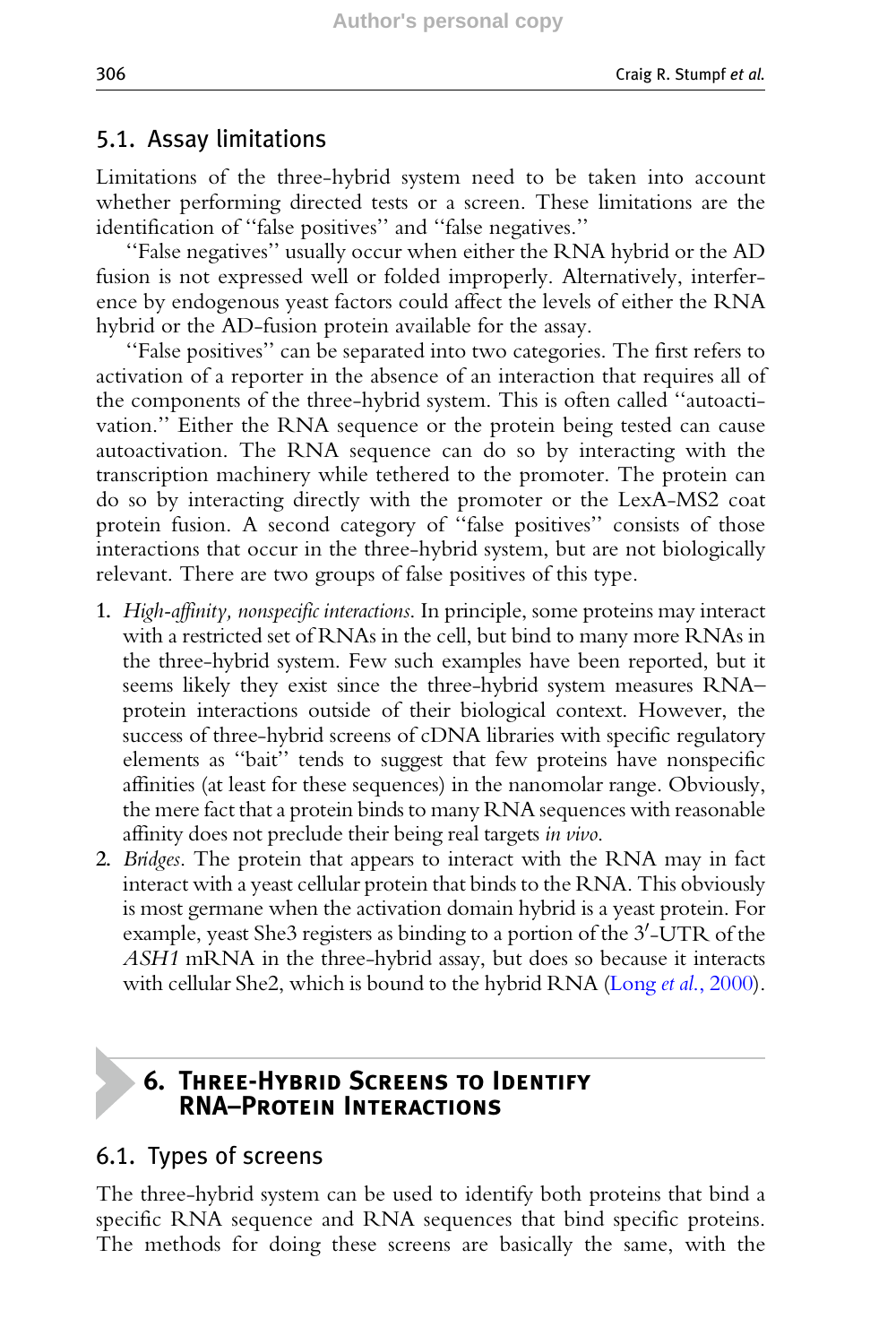difference being which molecule is the ''bait'' and which is part of a library (the ''prey''). Typically the plasmid containing the ''bait'' is transformed into yeast. Subsequently, a library containing the putative interacting molecules is transformed into that strain and positive interactions are identified by growth on selective media. These colonies are then selected for further scrutiny.

The first applications of the three-hybrid system involved the identification of proteins that bind a specific RNA sequence (Martin et al[., 1997;](#page-20-0) Wang *et al.*, 1996; Zhang *et al.*, 1997). Many such screens of this type have been reported [for a list as of 2002, see [Bernstein](#page-19-0) et al. (2002)].

A second application seeks to identify the RNA partner(s) of a known protein. These screens complement biochemical techniques in identifying RNA–protein interactions (e.g., SELEX and coimmunoprecipitation experiments). The advantage of the yeast-three hybrid screen is, again, that the interactions occur within a living cell. Studies utilizing this technique have identified RNAs bound by a splicing factor and a PUF protein ([Seay](#page-21-0) et al., [2006; Sengupta](#page-21-0) et al., 1999; Zhang et al., 1997). Further work has utilized this technique to identify the consensus binding element of specific RNA-binding proteins (Bernstein *et al.*, 2005; Opperman *et al.*, 2005).

### 6.2. A priori considerations

Two general concerns that must be addressed when performing a threehybrid screen are the stringency of the selection and the identity of the library. The level of selection is determined by the concentration of 3-AT in the medium. Prior to performing a screen, the level of selection should be determined based on prior knowledge of the molecules being tested or by determining the level of 3-AT required to eliminate the growth of any ''background'' colonies.

#### 6.2.1. Stringency

The primary complication in interpreting results from a three-hybrid screen is identifying and discarding, ''false positives.'' False positives usually arise from the ''prey'' molecule activating transcription of the reporter in the absence of its binding partner. This can occur when a protein fused to the activation domain can interact with the MS2 coat protein, the LexA protein, or the promoter directly. Alternatively, an RNA sequence tethered at the promoter can recruit RNA polymerase and initiate transcription of the reporter (Buskirk et al., 2003; Saha et al[., 2003; Sengupta](#page-20-0) et al., 1999). These colonies are discarded by testing for the activation of the reporter in the absence of the ''bait'' plasmid.

The addition of 3-AT to the media decreases the number of false positives by demanding a more stringent interaction between the RNA and the protein. However, 3-AT concentrations that are too high can result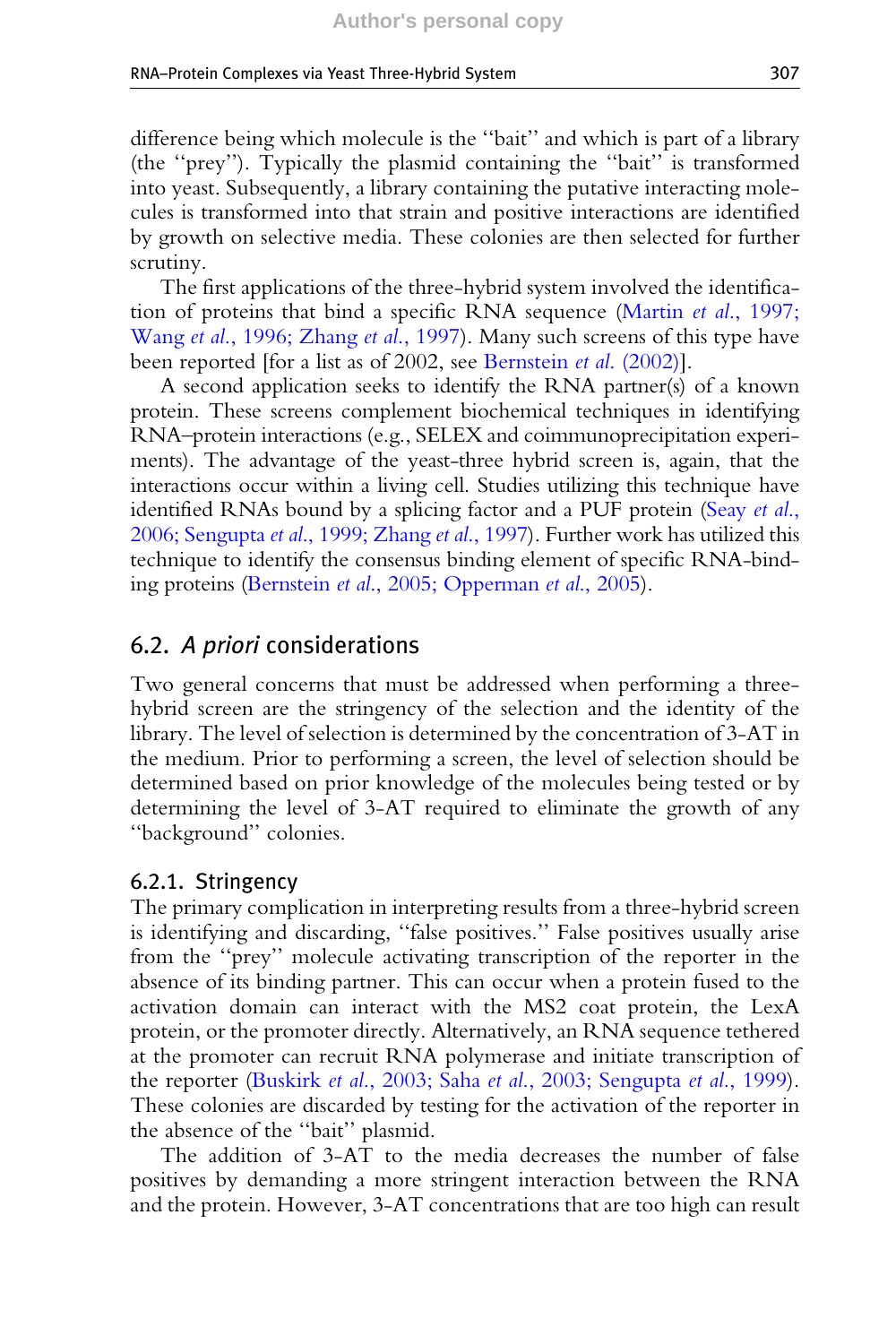in the loss of colonies containing legitimate RNA–protein interactions. Thus the concentration of 3-AT used in the screen is instrumental in mediating the balance between a high background (many false-positive colonies) and missing real interactions (false-negative results).

#### 6.2.2. Libraries

The primary limitation in performing a three-hybrid screen is the population of unique plasmids represented in the library. Screening a library composed of more than 20 million plasmids is difficult using current techniques. The library selected to analyze in the screen will depend on the purpose for doing the screen. To identify proteins that bind to a particular RNA sequence, many activation domain fusion libraries exist, which have been used successfully in both two-hybrid and three-hybrid screens. Alternatively, a cDNA library can be cloned from a tissue of interest. To identify RNAs that interact with a protein of interest, one can clone fragments of a genome or expressed sequence tags from a tissue of interest.

As mentioned earlier, libraries containing randomized portions of a molecule of interest can be used to dissect a known interaction. To prepare a random RNA library, a randomized double-stranded oligonucleotide can be inserted into the RNA expression vector. This library can then be used in a screen to select for those RNA sequences that bind the protein of interest. Two simple methods can be used to prepare random mutations in the RNA-binding protein component. First, one can perform error-prone polymerase chain reaction (PCR) on a region of (or the entire) the gene. This fragment can then be inserted into the AD fusion vector. Alternatively, a random oligonucleotide can be inserted into a region of the protein. These mutant protein libraries can be screened against an RNA of interest to identify amino acids that are important for binding [\(Edwards](#page-20-0) *et al.*, 2001). After libraries are constructed, it is generally useful to amplify the library in E. coli or phage. Individual clones can then be sequenced to evaluate the diversity of the library. These libraries can then be used in a three-hybrid screen. Alternatively, libraries can be transformed into yeast directly following construction; however, this technique is inefficient.

In all screening applications, it is important to realize that the concentration of 3-AT used in the HIS3 selection effectively sets a bar for  $K_d$ : interactions that are too weak register as negative, whereas interactions that are strong enough may not be discriminated in the first pass. The importance of this is that one may identify the tightest binding partner, yet other partners may bind with only slightly lower affinity.

Once these initial concerns have been addressed, the execution of a three-hybrid screen is relatively simple. A flowchart describing a typical screen is depicted in [Fig. 14.5.](#page-15-0)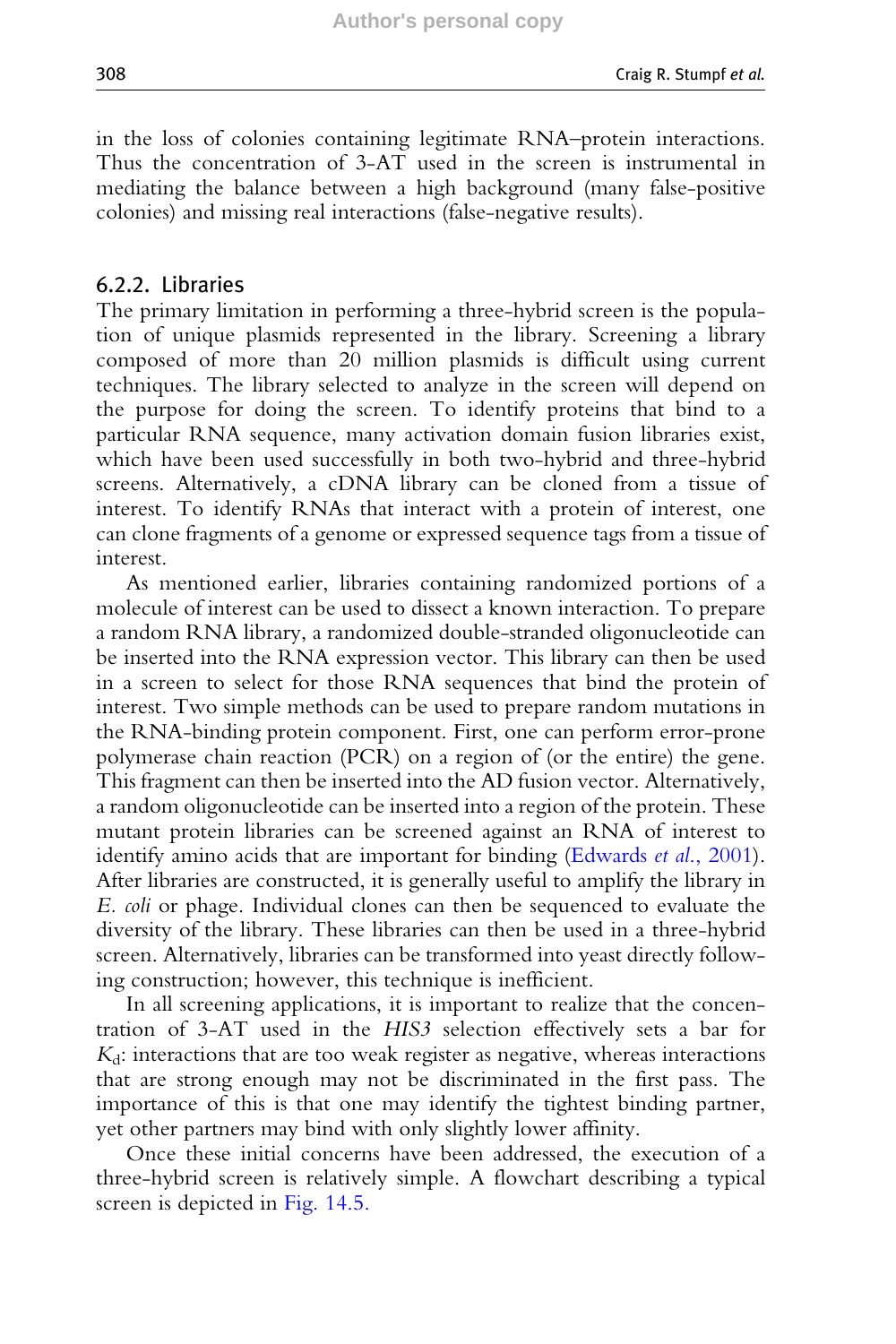<span id="page-15-0"></span>

Figure 14.5 General scheme depicting a three-hybrid screen to detect RNA-protein interactions. See text for more details.

# 7. The Three-hybrid Screen: A General Protocol

### Step 1. Transform yeast and select for growth

Yeast can be transformed with both plasmids simultaneously or the ''bait'' plasmid can be transformed first, followed by the library plasmid. Usually, transforming the plasmids sequentially yields more transformants. However, occasionally the ''bait'' plasmid is toxic to the yeast, requiring a cotransformation of the plasmids. The transformation is then plated on medium lacking histidine and containing the predetermined concentration of 3-AT. We have found that concentrations of 3-AT in the range of 1 to 5  $mM$  are a reasonable starting point, but an initial titration of 3-AT in the absence of any ''prey'' is the ideal situation. We generally aim for a concentration of 3-AT that prevents growth of a yeast strain containing the ''bait'' plasmid, but lacking any ''prey'' plasmid.

### Step 2. Assay  $\beta$ -galactosidase activity

As a secondary selection, the level of  $\beta$ -galactosidase in the cells is determined by performing a qualitative  $\beta$ -galactosidase assay. This protocol has been detailed previously [\(Bernstein](#page-19-0) et al., 2002). Briefly: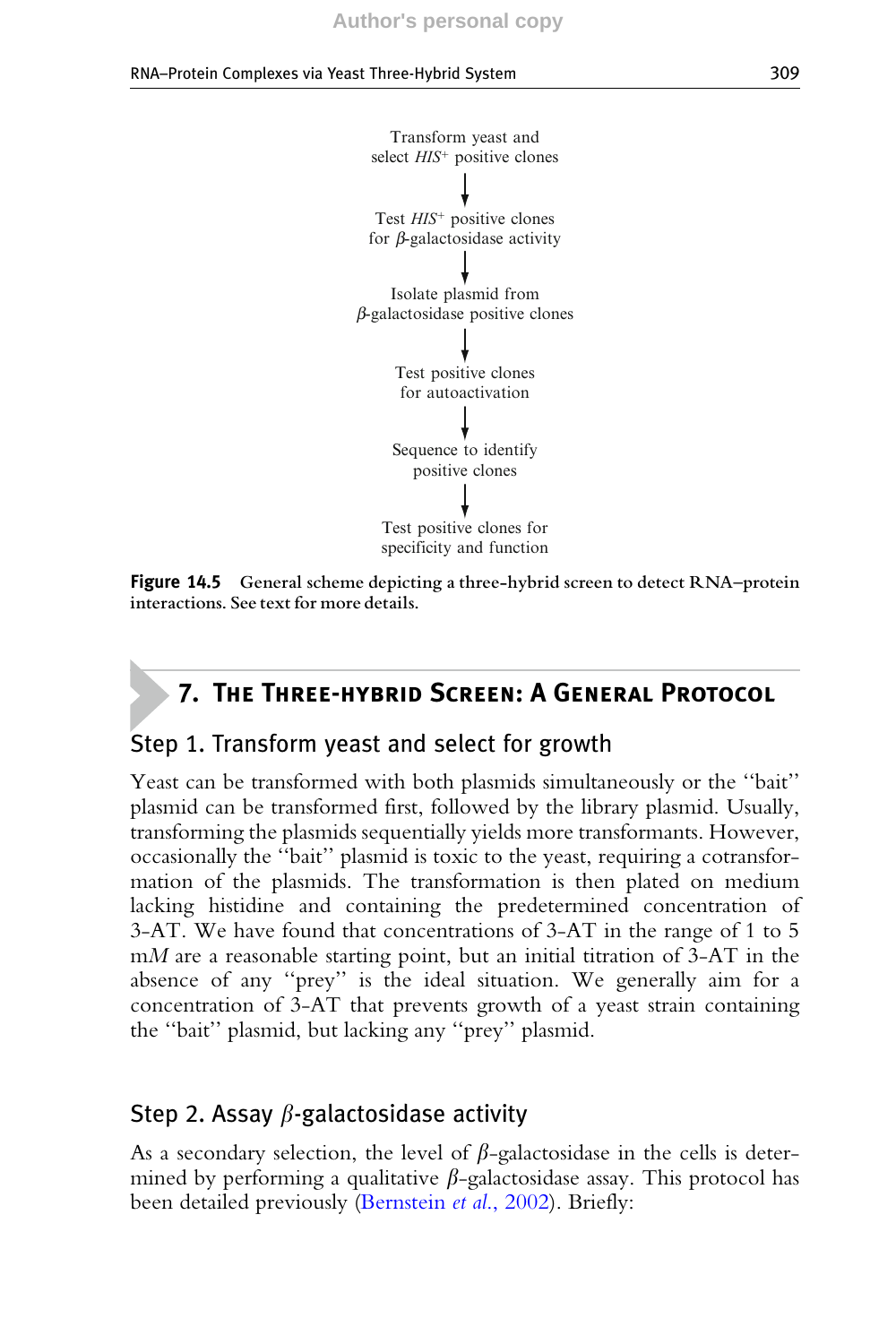- 1. Patch yeast onto nitrocellulose filters and grow overnight.
- 2. Lyse yeast by submersion in liquid nitrogen.
- 3. Expose yeast to X-gal at  $30^{\circ}$ C for  $30-60$  min.
- 4.  $\beta$ -Galactosidase levels are indicated by the presence of a blue colony.

We have found that the majority of  $HIS3+$  colonies also express  $\beta$ -galactosidase. This assay is useful in weeding out any colonies that may have acquired an assay-independent mechanism for expressing HIS3 during the course of the yeast transformation.

## Step 3. Isolate plasmids

Once interacting colonies have been isolated, the ''prey'' plasmid from those colonies must be isolated for further analysis. Several methods have been developed for the isolation of plasmid DNA from yeast [\(Bernstein](#page-19-0) et al[., 2002; Robzyk and Kassir, 1992](#page-19-0)). A sample protocol using the Promega Wizard Plus SV Miniprep Kit is presented here.

- 1. Inoculate 5 ml of selective media and grow overnight.
- 2. Pellet 2 ml of yeast at 5000g.
- 3. Resuspend in 250  $\mu$ l of cell resuspension buffer.
- 4. Spheroplast yeast with 5  $\mu$ l Zymolase (Genotech) for 2 h at 37 °C.
- 5. Add 250  $\mu$ l of lysis buffer and invert to mix.
- 6. Incubate for 5 min at room temperataure.
- 7. Incubate for 5 min at  $65^{\circ}$ C. Cool to room temperature.
- 8. Add 10  $\mu$ l of alkaline protease solution.
- 9. Incubate for 10 min.
- 10. Add 350  $\mu$ l of neutralization solution. Invert to mix.
- 11. Centrifuge at  $>16,000g$  for 10 min.
- 12. Add lysate to binding column.
- 13. Centrifuge at  $>16,000g$  for 1 min.
- 14. Wash with 700  $\mu$ l of wash buffer.
- 15. Wash with 500  $\mu$ l of wash buffer.
- 16. Discard liquid and centrifuge at  $>16,000g$  for 5 min.
- 17. Elute in 100  $\mu$ l of water.

# Step 4. Test for bait dependence (autoactivation)

Once plasmid is purified from yeast, it can be introduced into E. coli using conventional methods. Since either ''bait'' or ''prey'' plasmids can be present in E. coli, colonies can be screened for the plasmid of interest by colony PCR. In some cases, different antibiotic resistance markers may be present on each plasmid used in the screen, which makes isolation of the "prey" plasmids more direct. The plasmids can then be amplified in E. coli for use in future applications.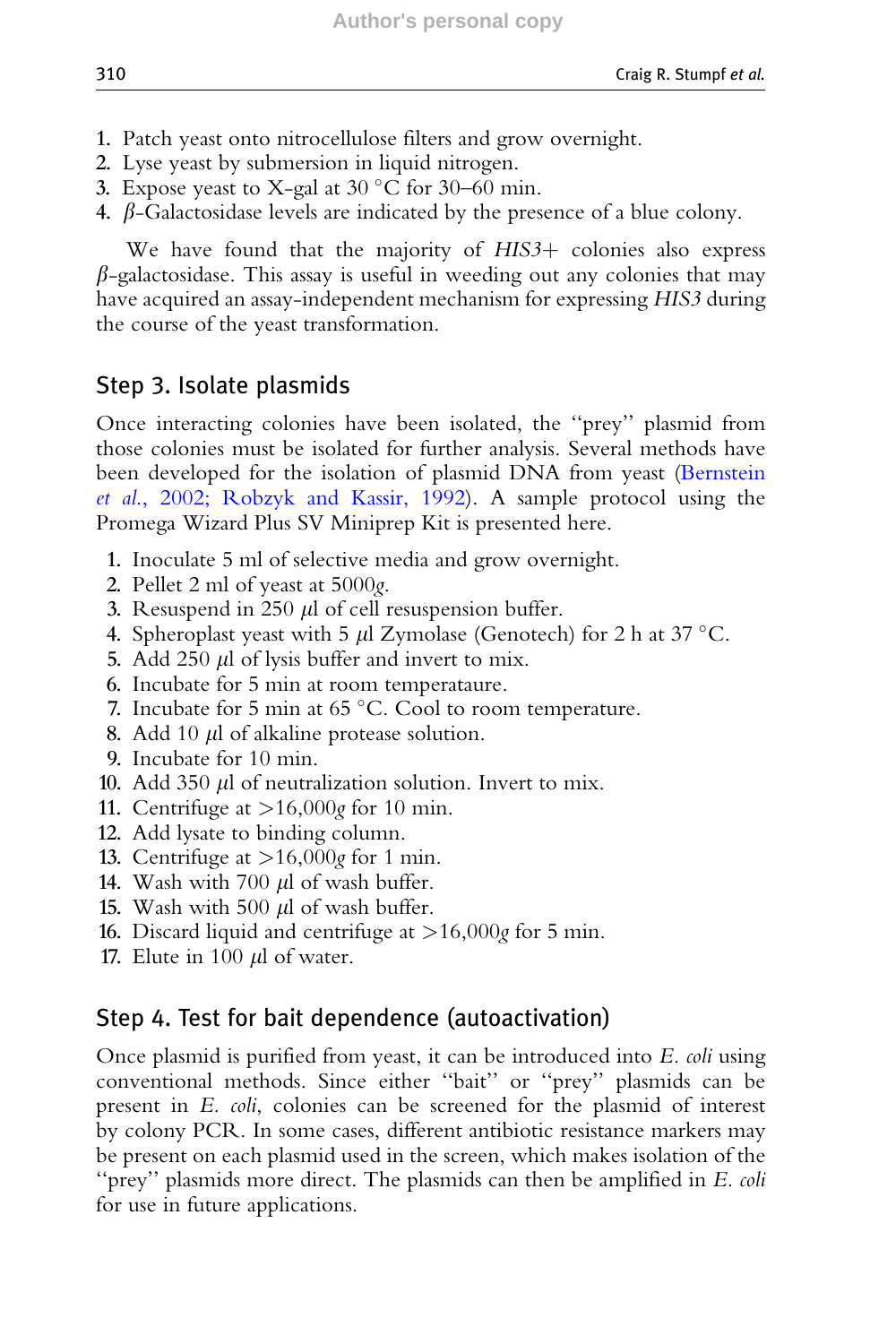''Prey'' plasmids must be tested to determine if they activate the reporter genes in the absence of the ''bait'' plasmid. This is done by transforming each ''prey'' plasmid back into a yeast strain containing an empty ''bait'' vector. This strain can then be assayed for the expression of either the HIS3 reporter or the  $\beta$ -galactosidase reporter as described previously.

#### Step 5. Identify positive clones

Once the plasmids are isolated and have been determined to be dependent on the ''bait'' plasmid to activate the reporters, they can be sequenced to determine their identity. Screens to identify protein partners for specific RNAs yield sequences that can be identified by comparison to common sequence databases. Screens designed to identify RNA sequences that interact with a particular protein yield sequences that can be analyzed by comparison to a sequence database or aligned and used to derive a consensus-binding element for the protein of interest.

#### Step 6. Determine binding specificity using mutant and control molecules

Clones that are dependent on the ''bait'' plasmid to activate the reporter genes can then be analyzed to determine if they interact specifically with the molecule of interest. Molecules used in specificity testing will depend on the nature of the individual screen. However, some examples are discussed here. The ideal scenario is to have small, directed (point) mutations in the ''bait'' molecule (perhaps disrupting an RNA-binding domain of a protein or mutating a nucleotide of known importance in an RNA), which disrupt the interaction between that molecule and its interacting partner. In this case, it may be helpful to know the identity of the candidates identified in the screen and use this information to guide mutagenesis studies. If no subtle mutations are available, even rudimentary analyses (such as using antisense RNA or an unrelated protein) can be informative.

### Step 7. Functional tests or additional screens

Almost invariably, additional steps will be needed to identify those positives that are biologically meaningful. As stated earlier, each screen is unique. The interactions being analyzed and the organisms being studied will determine what additional steps need to be taken to determine the biological relevance of each interaction. It is not surprising, given that the assay is performed outside of most biological contexts, that some specific, high-affinity interactions may not be relevant to the biology of the system being studied.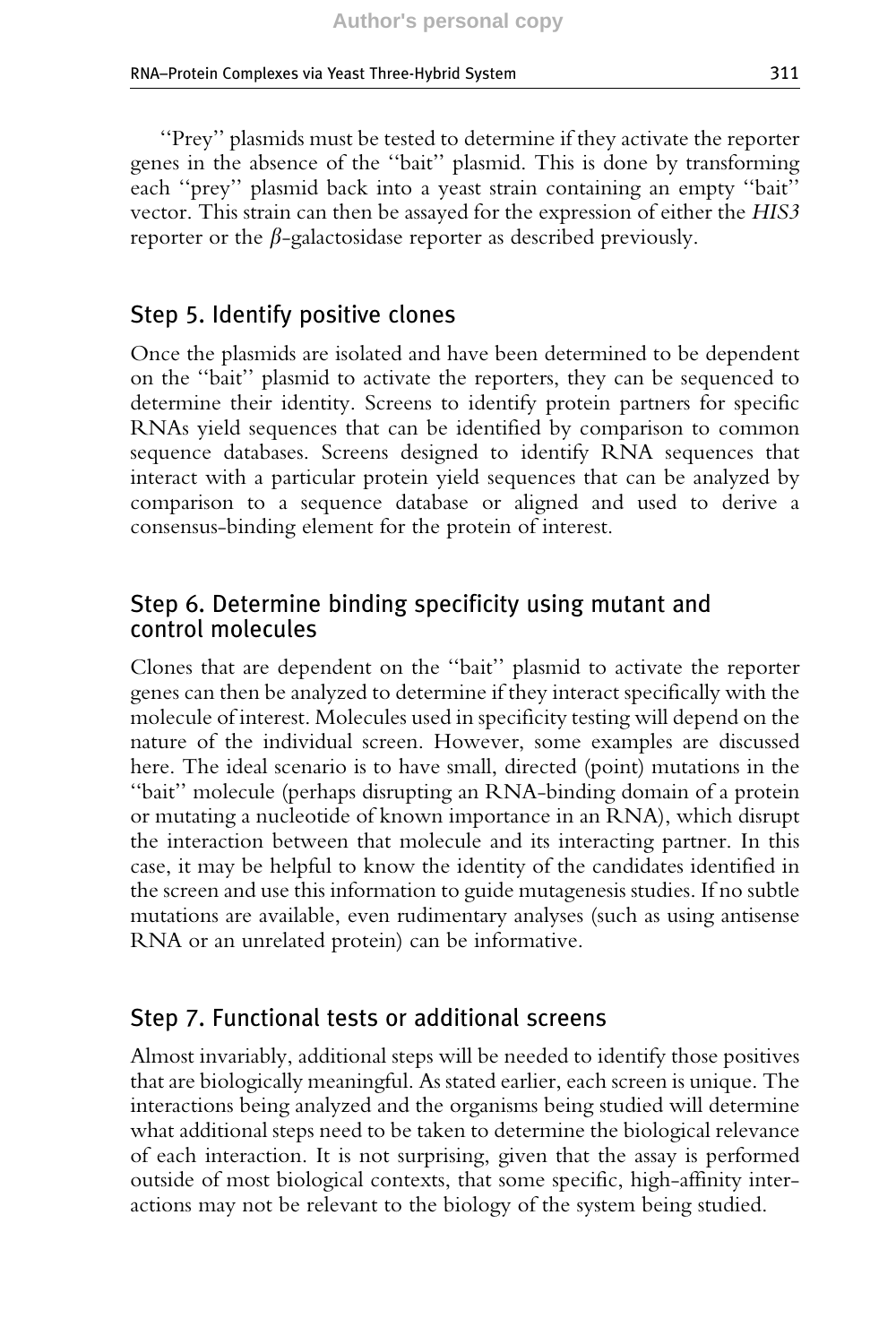### 8. Other Applications of the Three-Hybrid **SYSTEM**

The three-hybrid system has spawned several unexpected applications. We mention a few of them to encourage others to exploit the versatility of the system.

### 8.1. RNA activators

In the first three-hybrid screen using a library of RNAs, [Sengupta](#page-21-0) et al. [\(1999\)](#page-21-0) discovered that certain RNAs tethered to a promoter activated transcription on their own, that is, without a cognate AD-protein fusion. These RNAs, while unwanted when studying RNA–protein interactions, have elicited considerable interest, as has the general selection scheme. In parallel to Sengupta et al[. \(1999\), Saha](#page-21-0) et al. (2003) used the three-hybrid system to identify RNA molecules that can work as transcriptional activators when tethered to DNA. The three-hybrid system also has been used for in vivo evolution of RNA-based transcriptional activators and silencers (Buskirk et al[., 2003; Kehayova and Liu, 2007](#page-20-0)), some of which are ligand dependent [\(Buskirk](#page-20-0) et al., 2004).

### 8.2. Examination of RNA aptamers

The system can be used to identify aptamers that are more effective in binding their cognate proteins in vivo. [Cassiday and Maher \(2003\)](#page-20-0) optimized the ability of an RNA aptamer to block DNA binding by  $NF-\kappa B$ . In vitro evolution was followed by use of the three-hybrid system to select an RNA aptamer with high affinity for NF- $\kappa$ B [\(Cassiday and Maher, 2003\)](#page-20-0). The selected aptamers repress  $NF-\kappa B$  in vivo [\(Cassiday and Maher, 2003](#page-20-0)). These studies demonstrate that the three-hybrid system can aid development of novel regulatory molecules.

### 8.3. Multiprotein complexes

The formation of biologically relevant multiprotein–RNA complexes has also been demonstrated in the three-hybrid system [\(Bieniasz](#page-19-0) et al., 1998, 1999; Long et al[., 2000; Sonoda and Wharton, 1999, 2001\)](#page-19-0). Screens have been performed to identify components of ribonucleoprotein particles (RNPs; [Bouffard](#page-20-0) et al., 2000). Further adaptations can readily be envisioned. One possible modification would allow for the identification of proteins and/or RNAs that either enhance or inhibit the formation of larger complexes. The effect of various components within an RNP on binding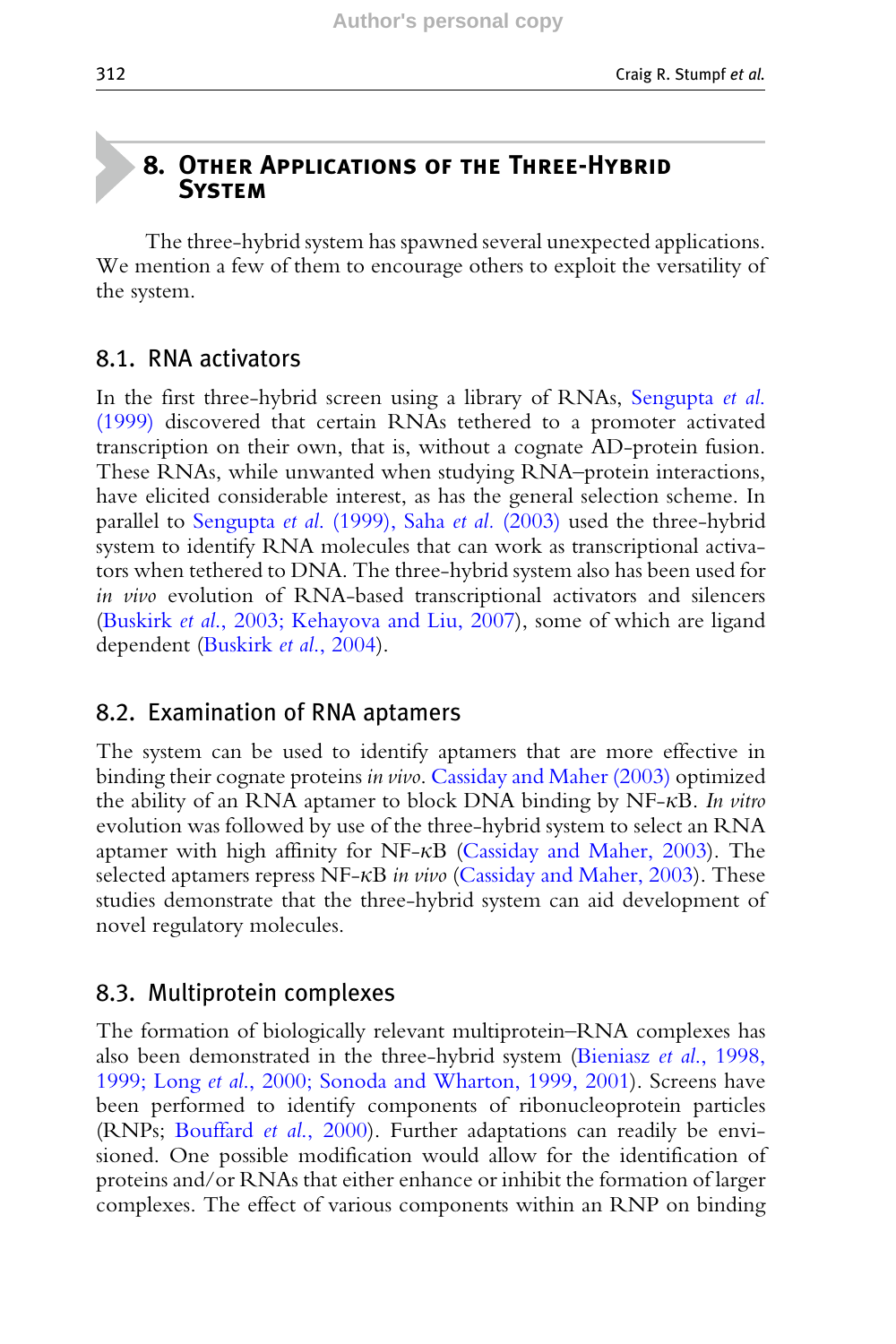<span id="page-19-0"></span>affinity or specificity could also be analyzed. Along similar lines, adaptations of the three-hybrid system would allow for the study of the effect of biologically or clinically relevant compounds, which may influence the formation of RNA–protein complexes.

### 9. Concluding Remarks

The three-hybrid system has been used to analyze a wide variety of known or suspected interactions, to identify new RNA–protein interactions, and has been extended to study complexes containing multiple proteins and/or RNAs. Numerous studies have used the three-hybrid system to analyze the specificity of RNA–protein interactions. Screens utilizing the three-hybrid system have identified proteins that regulate mRNA translation and splicing. Conversely, specific RNA-binding sites have been identified for several RNA-binding proteins. Many of these studies have been summarized previously (Bernstein *et al.*, 2002).

We have mentioned a few adaptations to the basic architecture of the three-hybrid system. The ability to adapt the three-hybrid system to address different questions, in combination with current biochemical techniques, yields a multifaceted toolbox to help understand and dissect RNA–protein interactions.

#### ACKNOWLEDGMENTS

We thank members of the Wickens laboratory for their helpful comments on this manuscript. We are also grateful to the Media Laboratory of the Biochemistry Department of the University of Wisconsin for help with the figures. The Wickens laboratory is supported by research grants from the National Institutes of Health.

#### **REFERENCES**

- Beach, D. L., Salmon, E. D., and Bloom, K. (1999). Localization and anchoring of mRNA in budding yeast. Curr. Biol. 9, 569–578.
- Bernstein, D., Hook, B., Hajarnavis, A., Opperman, L., and Wickens, M. (2005). Binding specificity and mRNA targets of a C. elegans PUF protein, FBF-1. RNA 11, 447-458.
- Bernstein, D. S., Buter, N., Stumpf, C., and Wickens, M. (2002). Analyzing mRNAprotein complexes using a yeast three-hybrid system. Methods 26, 123–141.
- Bertrand, E., Chartrand, P., Schaefer, M., Shenoy, S. M., Singer, R. H., and Long, R. M. (1998). Localization of ASH1 mRNA particles in living yeast. Mol. Cell 2, 437–445.
- Bieniasz, P. D., Grdina, T. A., Bogerd, H. P., and Cullen, B. R. (1998). Recruitment of a protein complex containing Tat and cyclin T1 to TAR governs the species specificity of HIV-1 Tat. EMBO J. 17, 7056–7065.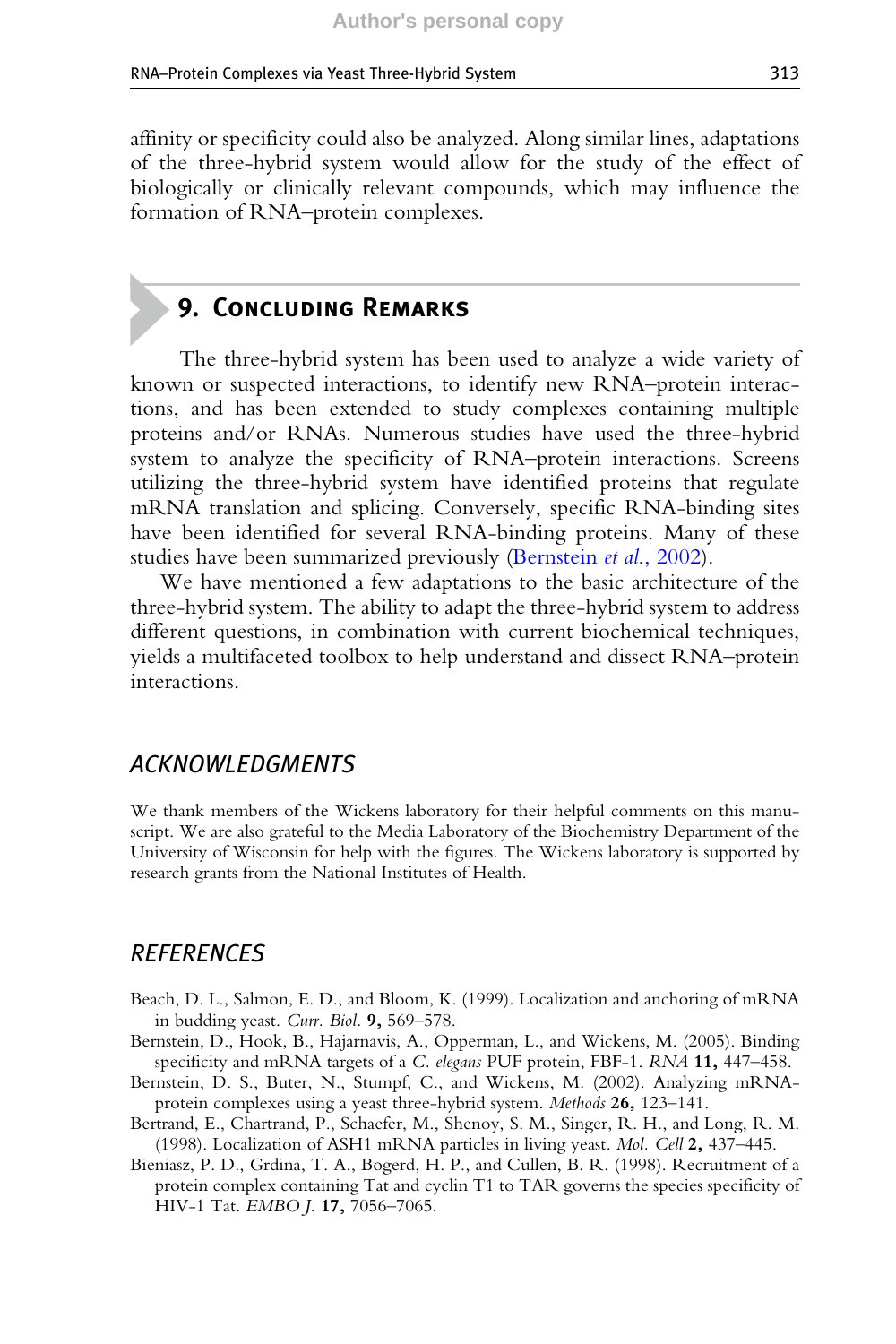- <span id="page-20-0"></span>Bieniasz, P. D., Grdina, T. A., Bogerd, H. P., and Cullen, B. R. (1999). Analysis of the effect of natural sequence variation in Tat and in cyclin T on the formation and RNA binding properties of Tat-cyclin T complexes. J. Virol. 73, 5777–5786.
- Bouffard, P., Barbar, E., Briere, F., and Boire, G. (2000). Interaction cloning and characterization of RoBPI, a novel protein binding to human Ro ribonucleoproteins. RNA 6, 66–78.
- Buskirk, A. R., Kehayova, P. D., Landrigan, A., and Liu, D. R. (2003). In vivo evolution of an RNA-based transcriptional activator. Chem. Biol. 10, 533–540.
- Buskirk, A. R., Landrigan, A., and Liu, D. R. (2004). Engineering a ligand-dependent RNA transcriptional activator. Chem. Biol. 11, 1157–1163.
- Cassiday, L. A., and Maher, L. J., 3rd. (2001). In vivo recognition of an RNA aptamer by its transcription factor target. Biochemistry 40, 2433–2438.
- Cassiday, L. A., and Maher, L. J., 3rd. (2003). Yeast genetic selections to optimize RNA decoys for transcription factor NF-kappa B. Proc. Natl. Acad. Sci. USA 100, 3930–3935.
- Coller, J., and Wickens, M. (2002). Tethered function assays using  $3'$  untranslated regions. Methods 26, 142–150.
- Edwards, T. A., Pyle, S. E., Wharton, R. P., and Aggarwal, A. K. (2001). Structure of Pumilio reveals similarity between RNA and peptide binding motifs. Cell 105, 281–289.
- Good, P. D., and Engelke, D. R. (1994). Yeast expression vectors using RNA polymerase III promoters. Gene 151, 209–214.
- Hook, B., Bernstein, D., Zhang, B., and Wickens, M. (2005). RNA-protein interactions in the yeast three-hybrid system: Affinity, sensitivity, and enhanced library screening. RNA 11, 227–233.
- Kehayova, P. D., and Liu, D. R. (2007). In vivo evolution of an RNA-based transcriptional silencing domain in S. cerevisiae. Chem. Biol. 14, 65-74.
- Kraemer, B., Zhang, B., SenGupta, D., Fields, S., and Wickens, M. (2000). Using the yeast three-hybrid system to detect and analyze RNA-protein interactions. Methods Enzymol 328, 297–321.
- Lim, F., Spingola, M., and Peabody, D. S. (1994). Altering the RNA binding specificity of a translational repressor. J. Biol. Chem. 269, 9006–9010.
- Long, R. M., Gu, W., Lorimer, E., Singer, R. H., and Chartrand, P. (2000). She2p is a novel RNA-binding protein that recruits the Myo4p-She3p complex to ASH1 mRNA. EMBO J. 19, 6592–6601.
- Lowary, P. T., and Uhlenbeck, O. C. (1987). An RNA mutation that increases the affinity of an RNA-protein interaction. Nucleic Acids Res. 15, 10483–10493.
- Martin, F., Michel, F., Zenklusen, D., Muller, B., and Schumperli, D. (2000). Positive and negative mutant selection in the human histone hairpin-binding protein using the yeast three-hybrid system. Nucleic Acids Res. 28, 1594-1603.
- Martin, F., Schaller, A., Eglite, S., Schumperli, D., and Muller, B. (1997). The gene for histone RNA hairpin binding protein is located on human chromosome 4 and encodes a novel type of RNA binding protein. EMBO J. 16, 769–778.
- Opperman, L., Hook, B., DeFino, M., Bernstein, D. S., and Wickens, M. (2005). A single spacer nucleotide determines the specificities of two mRNA regulatory proteins. Nat. Struct. Mol. Biol. 12, 945–951.
- Rho, S. B., and Martinis, S. A. (2000). The bI4 group I intron binds directly to both its protein splicing partners, a tRNA synthetase and maturase, to facilitate RNA splicing activity. RNA 6, 1882–1894.
- Robzyk, K., and Kassir, Y. (1992). A simple and highly efficient procedure for rescuing autonomous plasmids from yeast. Nucleic Acids Res. 20, 3790.
- Saha, S., Ansari, A. Z., Jarrell, K. A., and Ptashne, M. (2003). RNA sequences that work as transcriptional activating regions. Nucleic Acids Res. 31, 1565–1570.